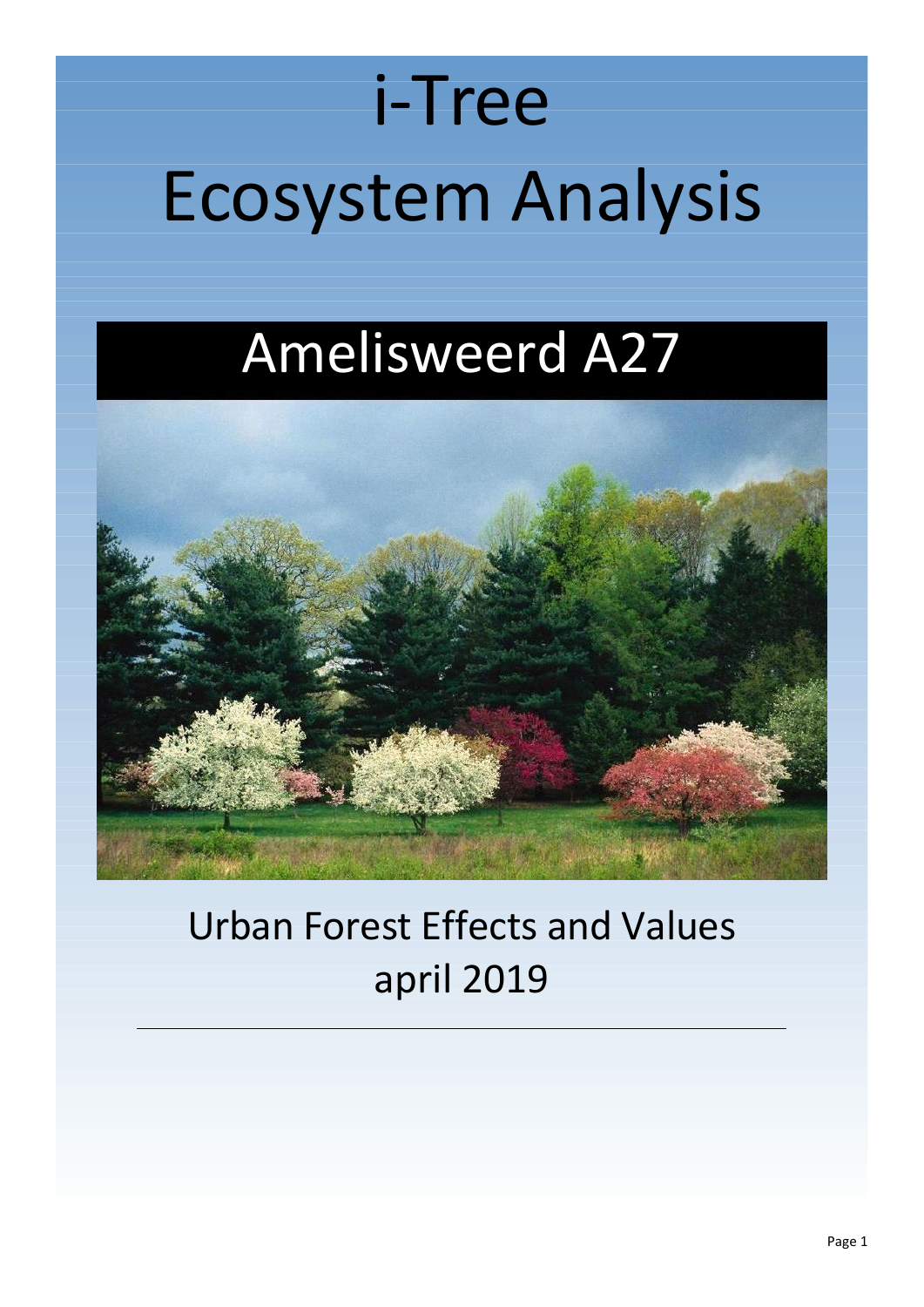## <span id="page-1-0"></span>**Summary**

Understanding an urban forest's structure, function and value can promote management decisions that will improve human health and environmental quality. An assessment of the vegetation structure, function, and value of the Amelisweerd A27 urban forest was conducted during 2013. Data from 499 trees located throughout Amelisweerd A27 were analyzed using the i-Tree Eco model developed by the U.S. Forest Service, Northern Research Station.

- Number of trees: 499
- Tree Cover: 180,3 %
- Most common species of trees: Fraxinus excelsior, Acer pseudoplatanus, Fagus sylvatica
- Percentage of trees less than 6" (15.2 cm) diameter: 25,2%
- Pollution Removal: 96,47 kilograms/year (€6,45 thousand/year)
- Carbon Storage: 185,2 metric tons (€29,8 thousand)
- Carbon Sequestration: 4,825 metric tons (€775/year)
- Oxygen Production: 12,87 metric tons/year
- Avoided Runoff: 233,2 cubic meters/year (€443/year)
- Building energy savings:  $N/A -$  data not collected
- Avoided carbon emissions: N/A data not collected
- Structural values: €887 thousand

Metric ton: 1000 kilograms Monetary values € are reported in euros throughout the report except where noted. Ecosystem service estimates are reported for trees.

For an overview of i-Tree Eco methodology, see Appendix I. Data collection quality is determined by the local data collectors, over which i-Tree has no control.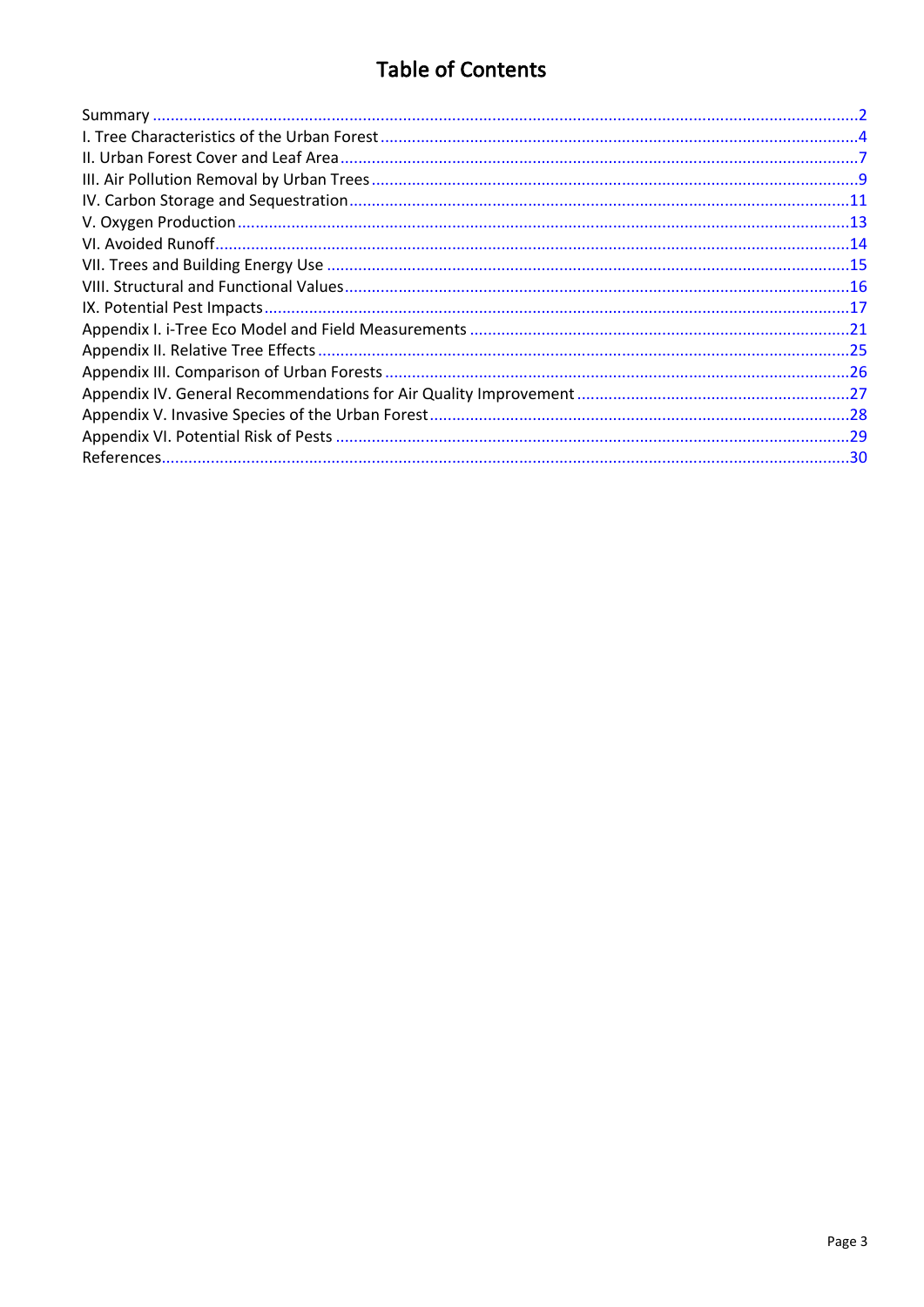## <span id="page-3-0"></span>**I. Tree Characteristics of the Urban Forest**

The urban forest of Amelisweerd A27 has 499 trees with a tree cover of 180,3 percent. The three most common species are Fraxinus excelsior (48,3 percent), Acer pseudoplatanus (24,0 percent), and Fagus sylvatica (7,6 percent).



Figure 1. Tree species composition in Amelisweerd A27

The overall tree density in Amelisweerd A27 is 416 trees/hectare (see Appendix III for comparable values from other cities).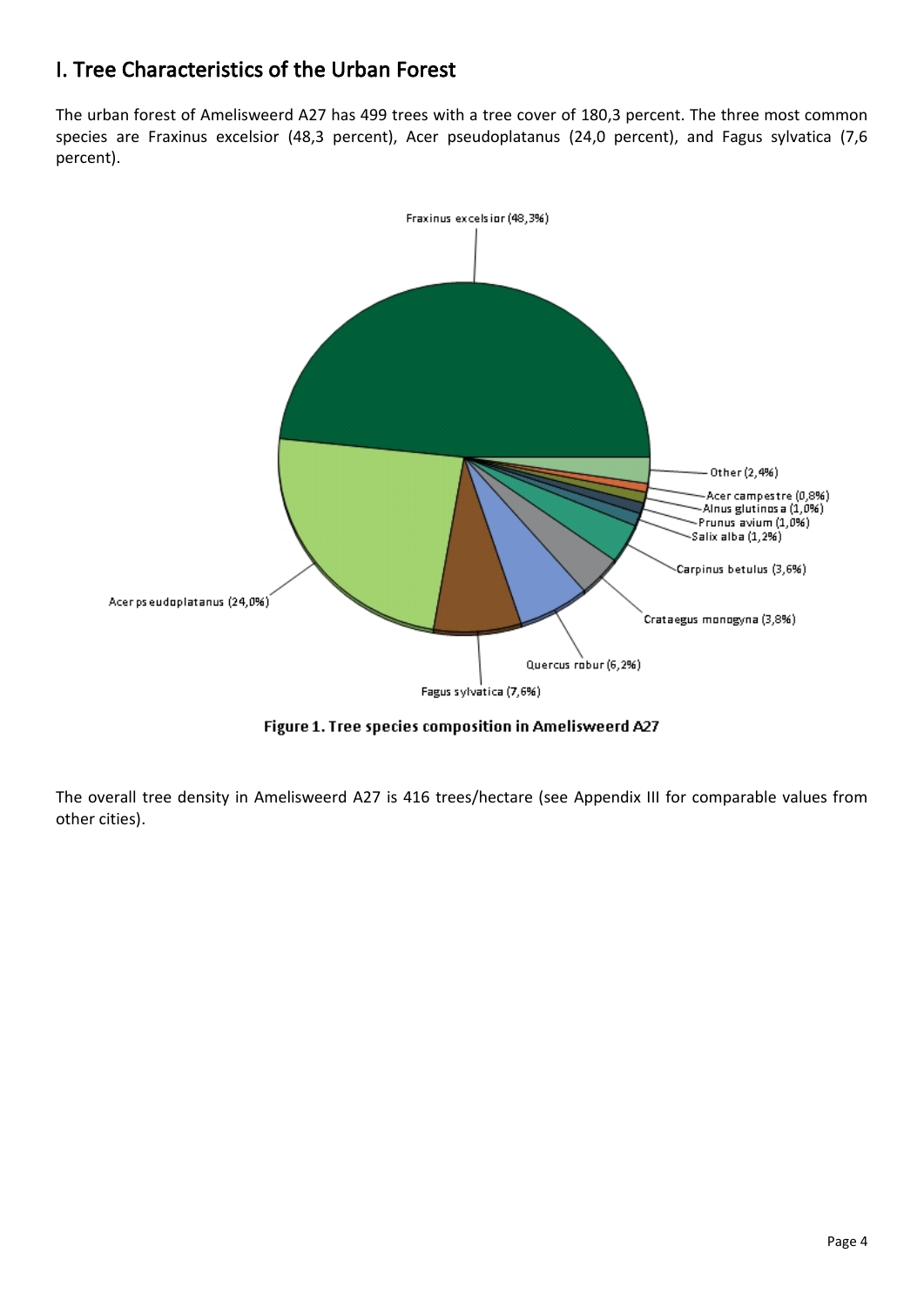

Figure 2. Number of trees/ha in Amelisweerd A27 by stratum



Figure 3. Percent of tree population by diameter class (DBH - stem diameter at 1.37 meters)

Urban forests are composed of a mix of native and exotic tree species. Thus, urban forests often have a tree diversity that is higher than surrounding native landscapes. Increased tree diversity can minimize the overall impact or destruction by a species-specific insect or disease, but it can also pose a risk to native plants if some of the exotic species are invasive plants that can potentially out-compete and displace native species. In Amelisweerd A27, about 6 percent of the trees are species native to Europe. Most trees have an origin from Europe & Asia + (52 percent of the trees).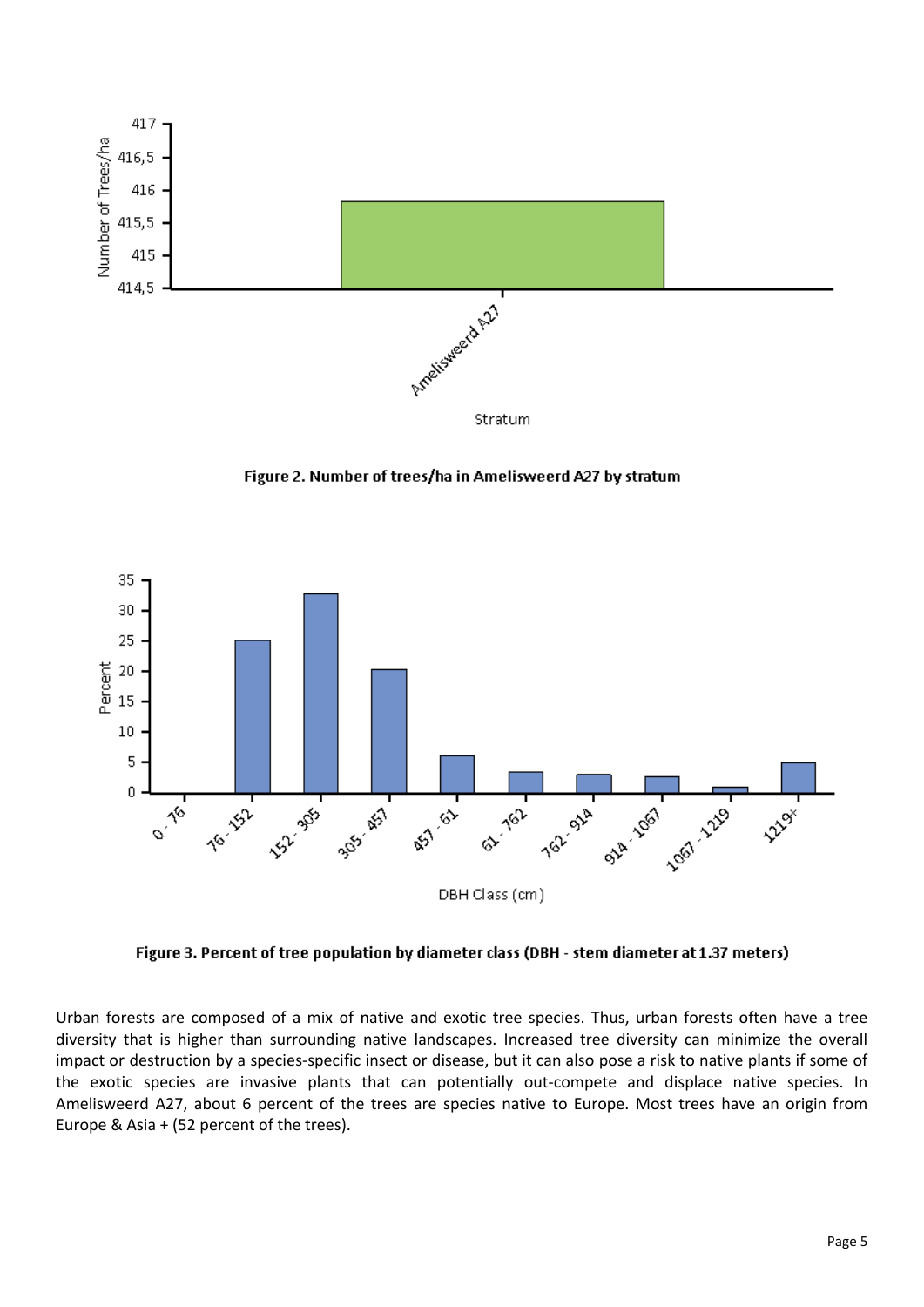

Figure 4. Percent of live tree population by area of native origin, Amelisweerd A27

The plus sign (+) indicates the tree species is native to another continent other than the ones listed in the grouping.

Invasive plant species are often characterized by their vigor, ability to adapt, reproductive capacity, and general lack of natural enemies. These abilities enable them to displace native plants and make them a threat to natural areas.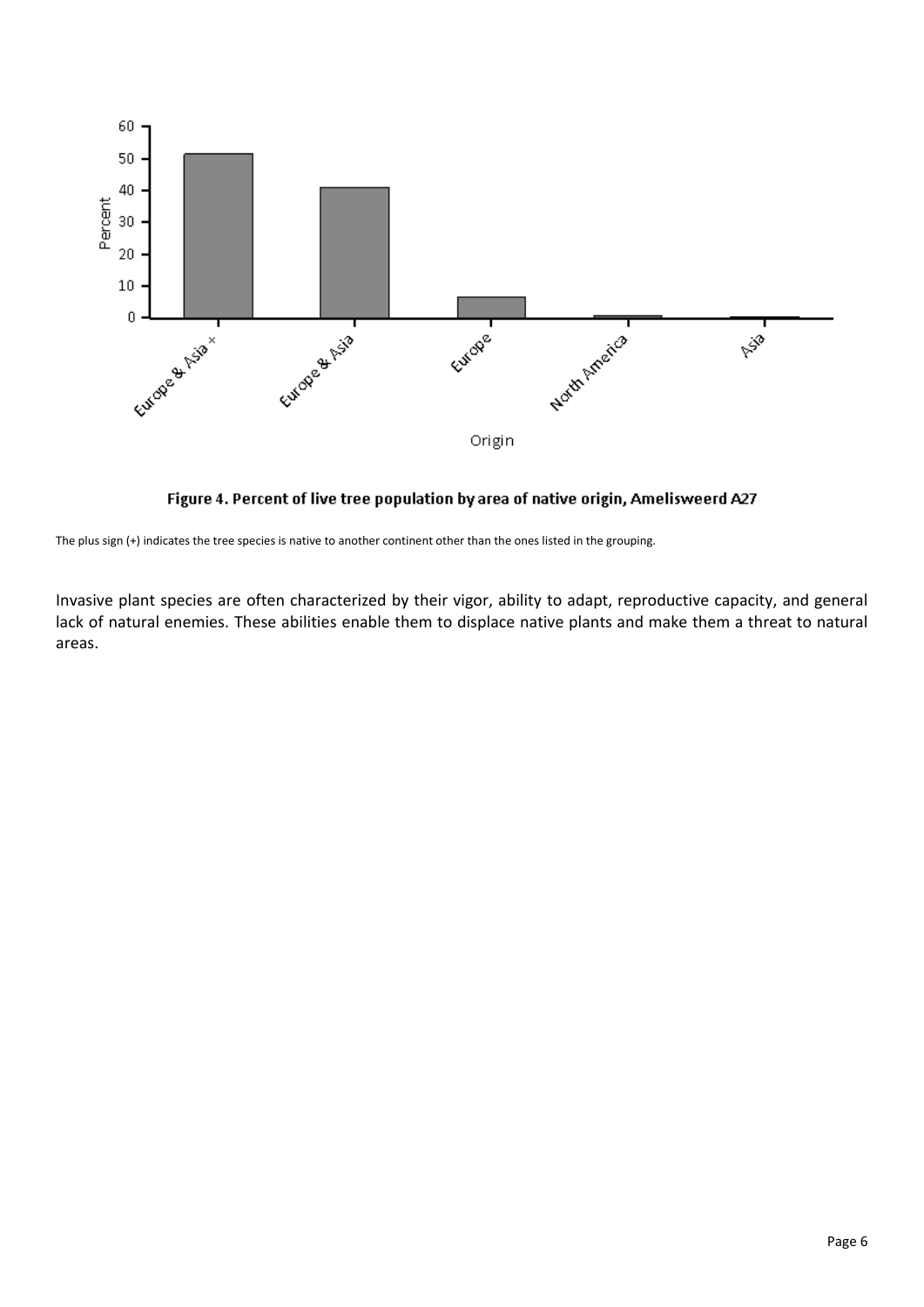### <span id="page-6-0"></span>**II. Urban Forest Cover and Leaf Area**

Many tree benefits equate directly to the amount of healthy leaf surface area of the plant. Trees cover about 180 percent of Amelisweerd A27 and provide 10,39 hectares of leaf area. Total leaf area is greatest in Amelisweerd A27.



Figure 5. Leaf area by stratum, Amelisweerd A27

In Amelisweerd A27, the most dominant species in terms of leaf area are Fraxinus excelsior, Fagus sylvatica, and Acer pseudoplatanus. The 10 species with the greatest importance values are listed in Table 1. Importance values (IV) are calculated as the sum of percent population and percent leaf area. High importance values do not mean that these trees should necessarily be encouraged in the future; rather these species currently dominate the urban forest structure.

| Table 1. MOSt important species in Amelisweerd AZ7 |            |           |      |  |
|----------------------------------------------------|------------|-----------|------|--|
|                                                    | Percent    | Percent   |      |  |
| <b>Species Name</b>                                | Population | Leaf Area | IV   |  |
| Fraxinus excelsior                                 | 48,3       | 37,6      | 85,9 |  |
| Acer pseudoplatanus                                | 24,0       | 19,9      | 43,9 |  |
| Fagus sylvatica                                    | 7,6        | 20,4      | 28,0 |  |
| Quercus robur                                      | 6,2        | 16,1      | 22,3 |  |
| Carpinus betulus                                   | 3,6        | 2,2       | 5,8  |  |
| Crataegus monogyna                                 | 3,8        | 0,6       | 4,4  |  |
| Salix alba                                         | 1,2        | 0,6       | 1,8  |  |
| Alnus glutinosa                                    | 1,0        | 0,7       | 1,7  |  |
| Prunus avium                                       | 1,0        | 0,4       | 1,4  |  |
| Acer campestre                                     | 0,8        | 0,3       | 1,1  |  |

#### **Table 1. Most important species in Amelisweerd A27**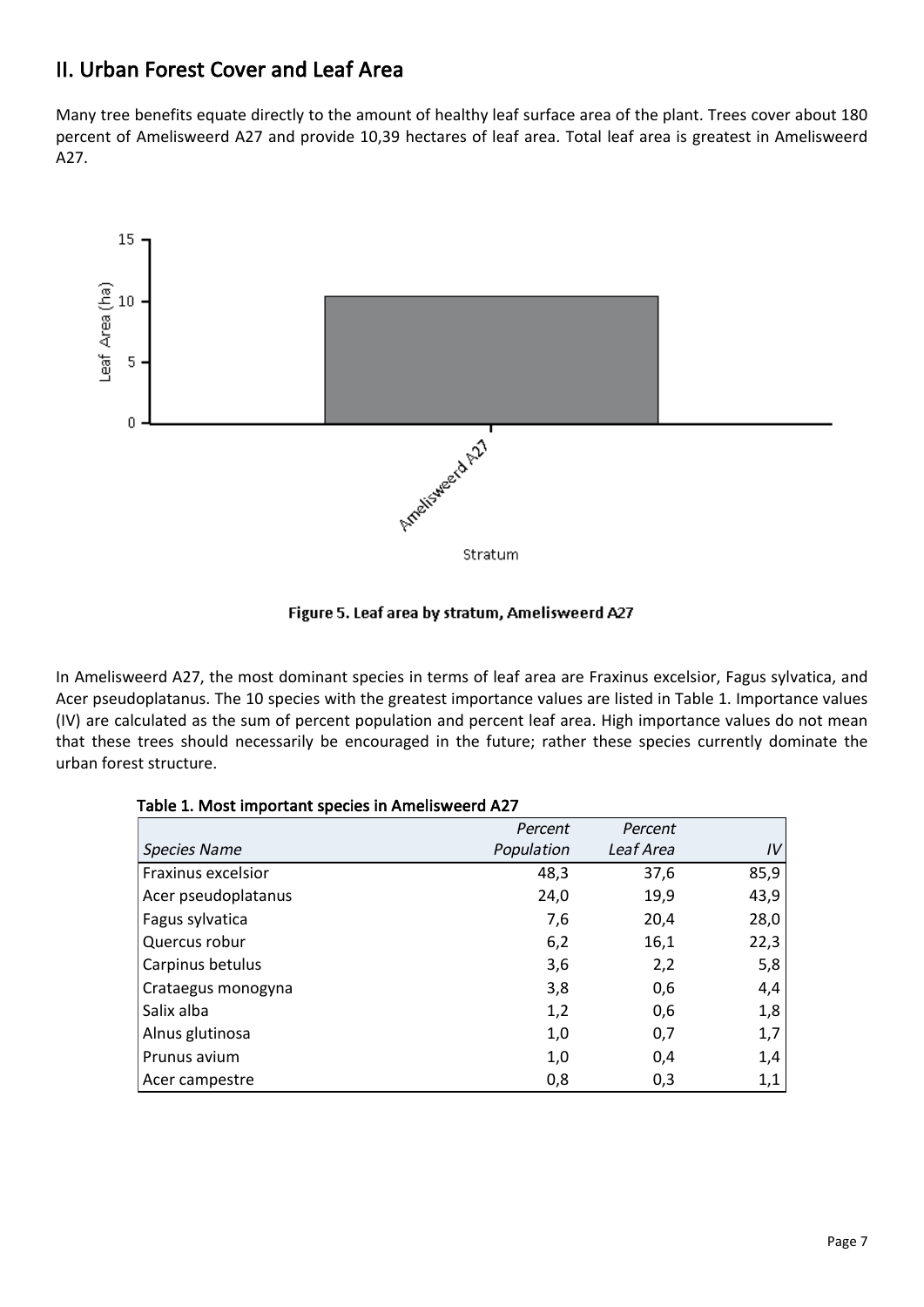Common ground cover classes (including cover types beneath trees and shrubs) in Amelisweerd A27 are not available since they are configured not to be collected.



Figure 6. Percent of land by ground cover classes, Amelisweerd A27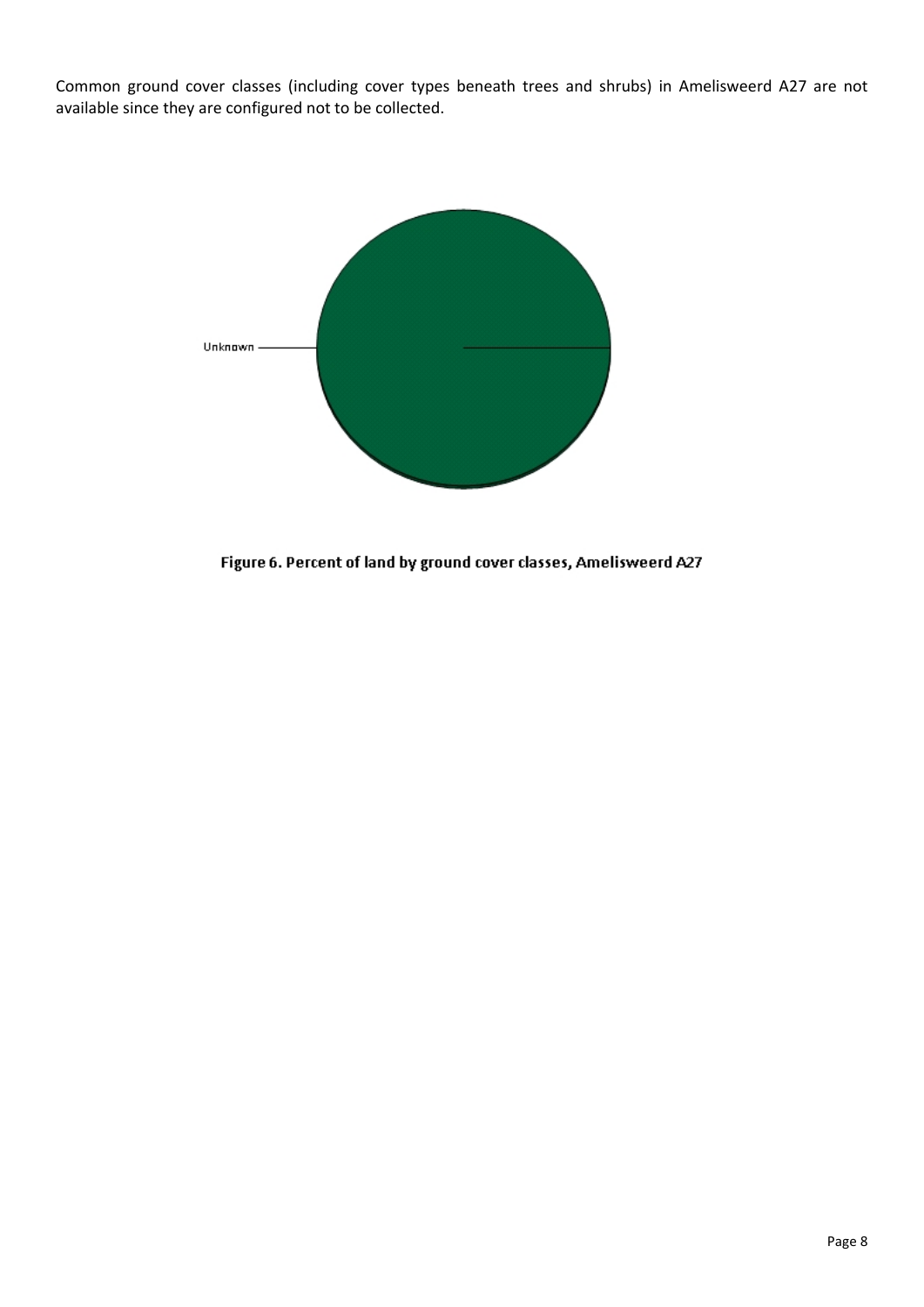## <span id="page-8-0"></span>**III. Air Pollution Removal by Urban Trees**

Poor air quality is a common problem in many urban areas. It can lead to decreased human health, damage to landscape materials and ecosystem processes, and reduced visibility. The urban forest can help improve air quality by reducing air temperature, directly removing pollutants from the air, and reducing energy consumption in buildings, which consequently reduces air pollutant emissions from the power sources. Trees also emit volatile organic compounds that can contribute to ozone formation. However, integrative studies have revealed that an increase in tree cover leads to reduced ozone formation (Nowak and Dwyer 2000).

Pollution removal<sup>1</sup> by trees in Amelisweerd A27 was estimated using field data and recent available pollution and weather data available. Pollution removal was greatest for ozone (Figure 7). It is estimated that trees remove 96,47 kilograms of air pollution (ozone (O3), carbon monoxide (CO), nitrogen dioxide (NO2), particulate matter less than 2.5 microns (PM2.5)<sup>2</sup>, and sulfur dioxide (SO2)) per year with an associated value of €6,45 thousand (see Appendix I for more details).



Figure 7. Annual pollution removal (points) and value (bars) by urban trees, Amelisweerd A27

 $^1$  Particulate matter less than 10 microns is a significant air pollutant. Given that i-Tree Eco analyzes particulate matter less than 2.5 microns (PM2.5) which is a subset of PM10, PM10 has not been included in this analysis. PM2.5 is generally more relevant in discussions concerning air pollution effects on human health.

 $^2$  Trees remove PM2.5 when particulate matter is deposited on leaf surfaces. This deposited PM2.5 can be resuspended to the atmosphere or removed during rain events and dissolved or transferred to the soil. This combination of events can lead to positive or negative pollution removal and value depending on various atmospheric factors (see Appendix I for more details).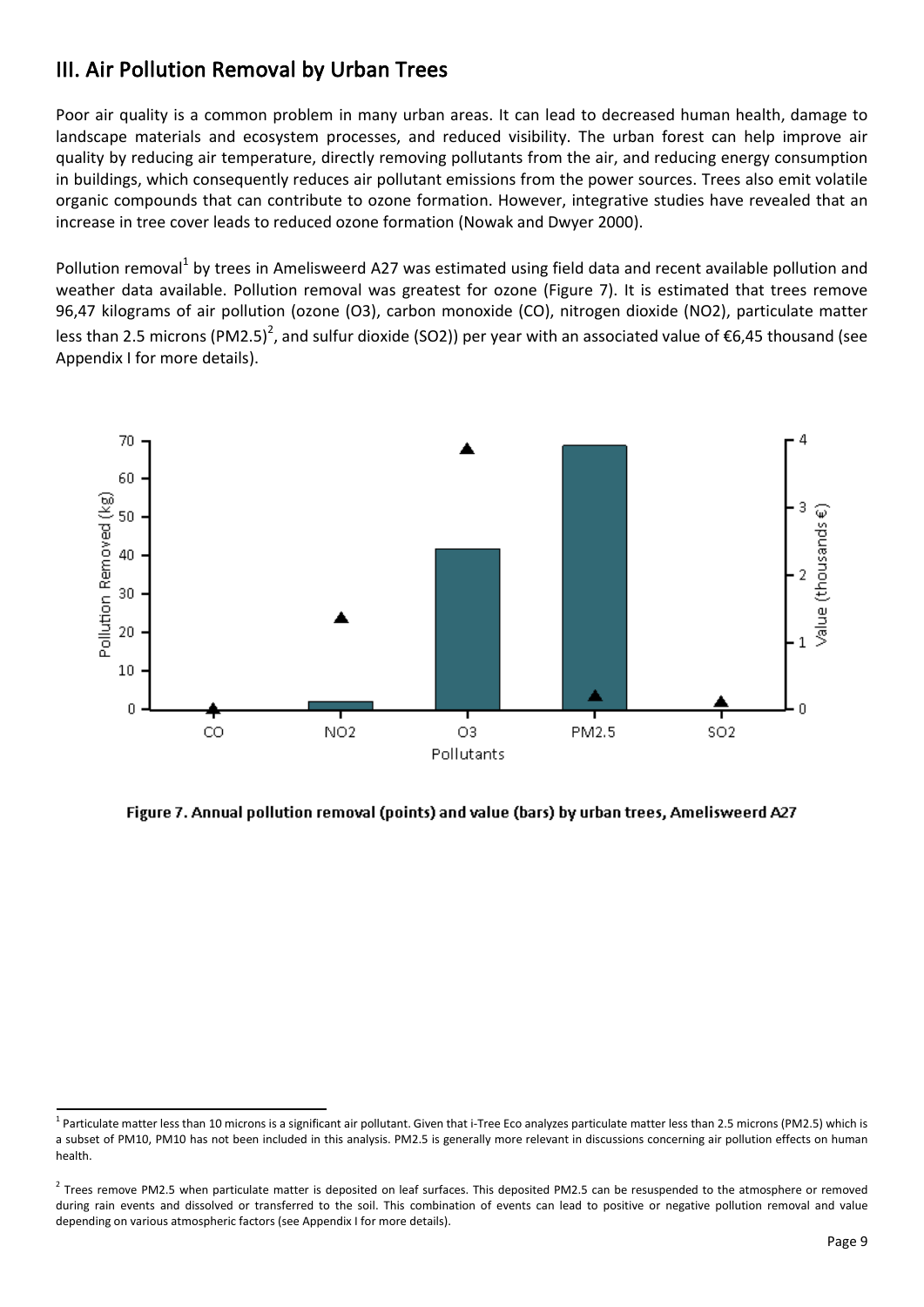In 2013, trees in Amelisweerd A27 emitted an estimated 22,65 kilograms of volatile organic compounds (VOCs) (16,57 kilograms of isoprene and 6,08 kilograms of monoterpenes). Emissions vary among species based on species characteristics (e.g. some genera such as oaks are high isoprene emitters) and amount of leaf biomass. Eighty- five percent of the urban forest's VOC emissions were from Quercus robur and Acer pseudoplatanus. These VOCs are precursor chemicals to ozone formation.<sup>3</sup>

General recommendations for improving air quality with trees are given in Appendix VIII.

<sup>&</sup>lt;sup>3</sup> Some economic studies have estimated VOC emission costs. These costs are not included here as there is a tendency to add positive dollar estimates of ozone removal effects with negative dollar values of VOC emission effects to determine whether tree effects are positive or negative in relation to ozone. This combining of dollar values to determine tree effects should not be done, rather estimates of VOC effects on ozone formation (e.g., via photochemical models) should be conducted and directly contrasted with ozone removal by trees (i.e., ozone effects should be directly compared, not dollar estimates). In addition, air temperature reductions by trees have been shown to significantly reduce ozone concentrations (Cardelino and Chameides 1990; Nowak et al 2000), but are not considered in this analysis. Photochemical modeling that integrates tree effects on air temperature, pollution removal, VOC emissions, and emissions from power plants can be used to determine the overall effect of trees on ozone concentrations.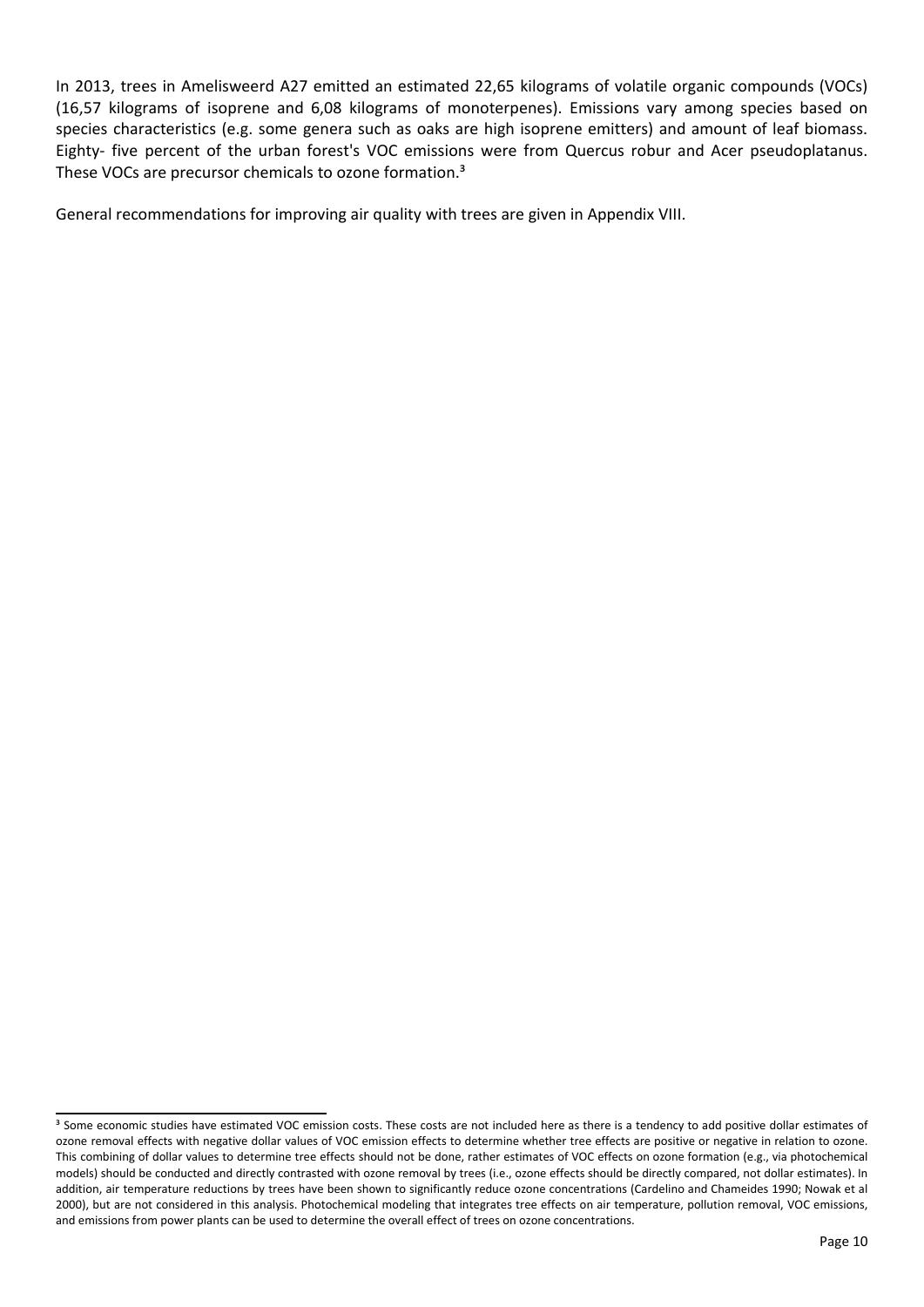## <span id="page-10-0"></span>**IV. Carbon Storage and Sequestration**

Climate change is an issue of global concern. Urban trees can help mitigate climate change by sequestering atmospheric carbon (from carbon dioxide) in tissue and by altering energy use in buildings, and consequently altering carbon dioxide emissions from fossil-fuel based power sources (Abdollahi et al 2000).

Trees reduce the amount of carbon in the atmosphere by sequestering carbon in new growth every year. The amount of carbon annually sequestered is increased with the size and health of the trees. The gross sequestration of Amelisweerd A27 trees is about 4,825 metric tons of carbon per year with an associated value of €775. See Appendix I for more details on methods.



#### Figure 8. Estimated annual gross carbon sequestration (points) and value (bars) for urban tree species with the greatest sequestration, Amelisweerd A27

Carbon storage is another way trees can influence global climate change. As a tree grows, it stores more carbon by holding it in its accumulated tissue. As a tree dies and decays, it releases much of the stored carbon back into the atmosphere. Thus, carbon storage is an indication of the amount of carbon that can be released if trees are allowed to die and decompose. Maintaining healthy trees will keep the carbon stored in trees, but tree maintenance can contribute to carbon emissions (Nowak et al 2002c). When a tree dies, using the wood in longterm wood products, to heat buildings, or to produce energy will help reduce carbon emissions from wood decomposition or from fossil-fuel or wood-based power plants.

Trees in Amelisweerd A27 are estimated to store 185 metric tons of carbon (€29,8 thousand). Of the species sampled, Quercus robur stores the most carbon (approximately 48,5% of the total carbon stored) and Fraxinus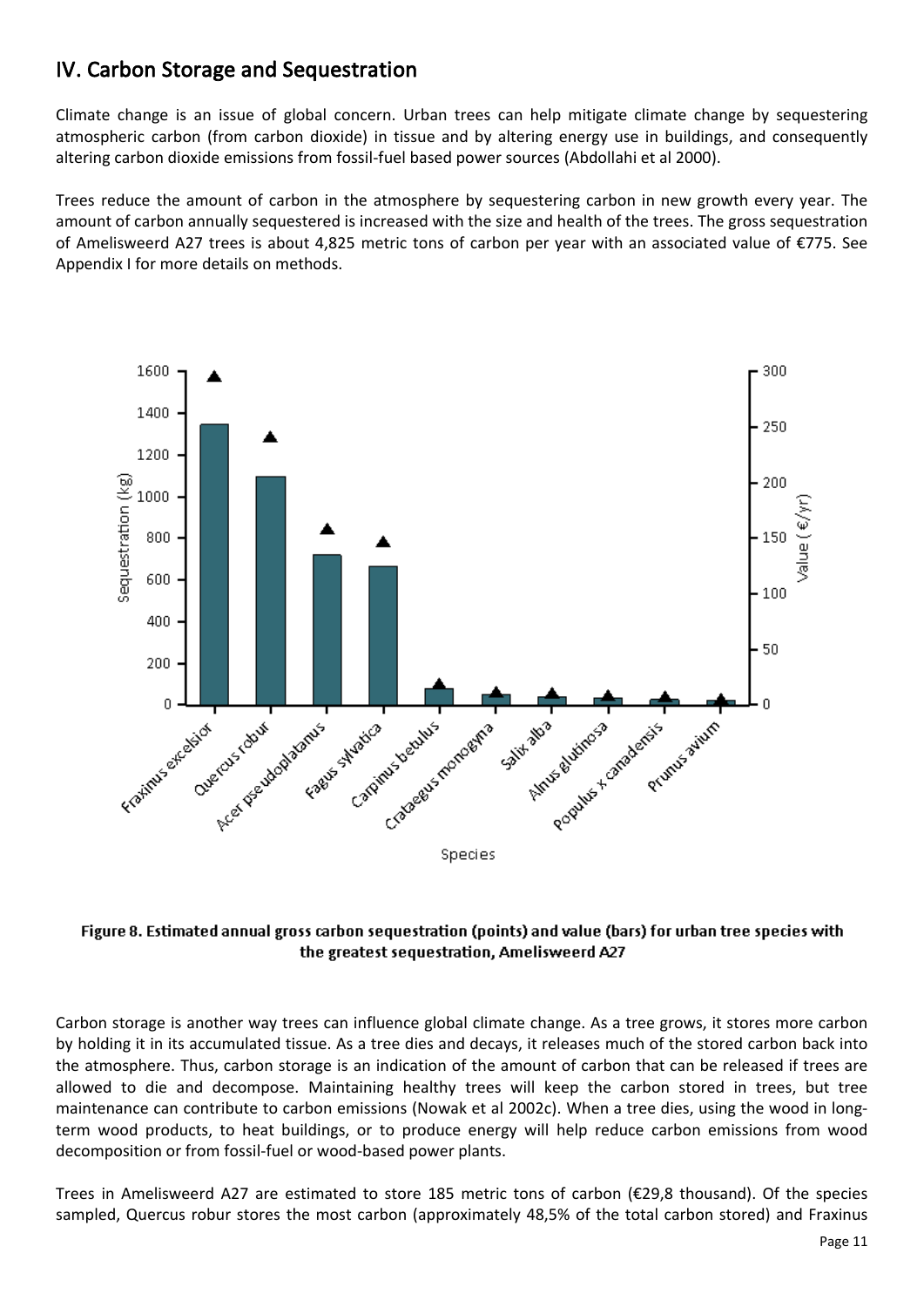

Figure 9. Estimated carbon storage (points) and values (bars) for urban tree species with the greatest storage, Amelisweerd A27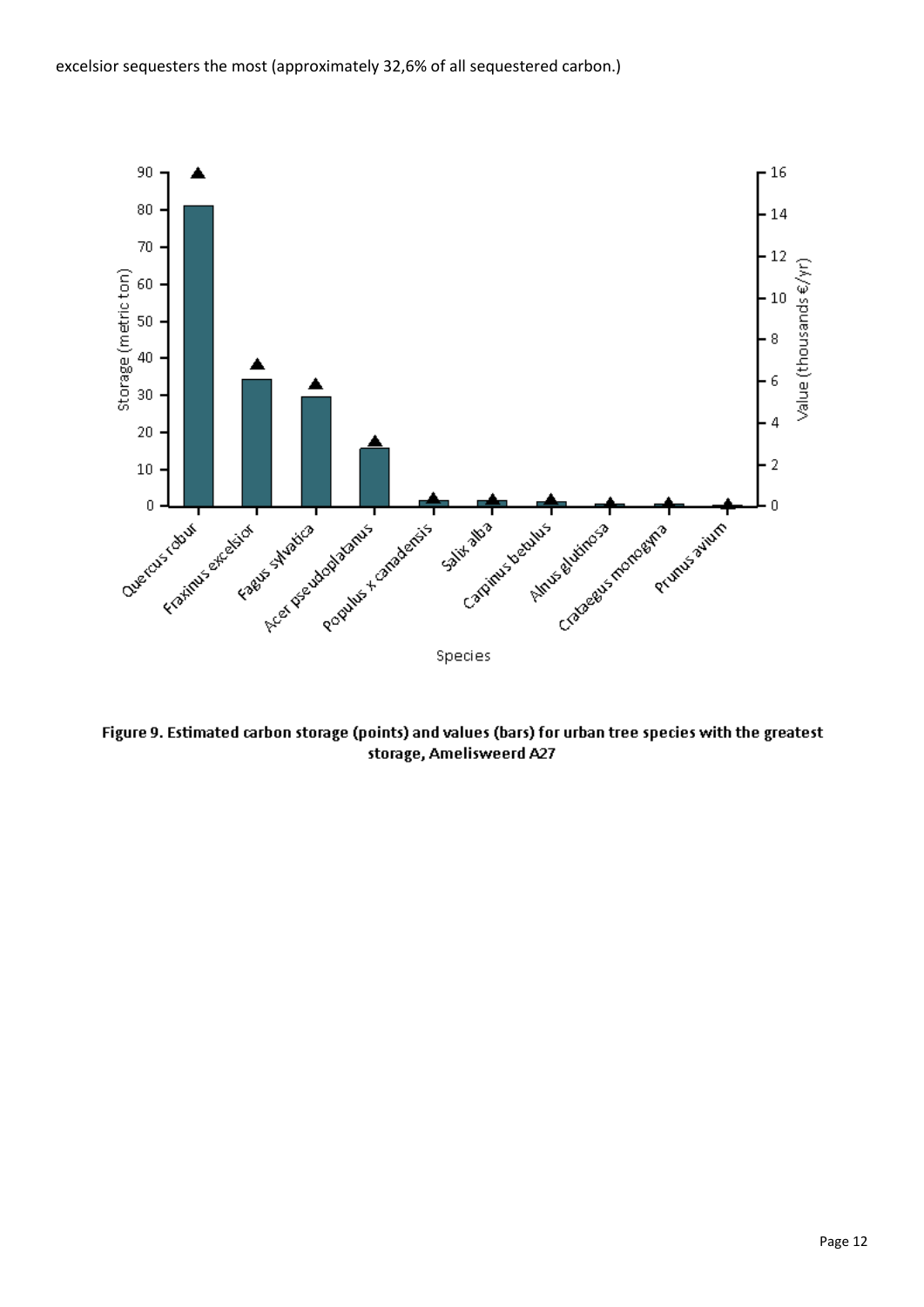## <span id="page-12-0"></span>**V. Oxygen Production**

Oxygen production is one of the most commonly cited benefits of urban trees. The annual oxygen production of a tree is directly related to the amount of carbon sequestered by the tree, which is tied to the accumulation of tree biomass.

Trees in Amelisweerd A27 are estimated to produce 12,87 metric tons of oxygen per year.<sup>4</sup> However, this tree benefit is relatively insignificant because of the large and relatively stable amount of oxygen in the atmosphere and extensive production by aquatic systems. Our atmosphere has an enormous reserve of oxygen. If all fossil fuel reserves, all trees, and all organic matter in soils were burned, atmospheric oxygen would only drop a few percent (Broecker 1970).

|                        |            | Gross Carbon  |                        |           |
|------------------------|------------|---------------|------------------------|-----------|
| <b>Species</b>         | Oxygen     | Sequestration | <b>Number of Trees</b> | Leaf Area |
|                        | (kilogram) | (kilogram/yr) |                        | (hectare) |
| Fraxinus excelsior     | 4.189,29   | 1.570,98      | 241                    | 3,91      |
| Quercus robur          | 3.414,42   | 1.280,41      | 31                     | 1,67      |
| Acer pseudoplatanus    | 2.237,41   | 839,03        | 120                    | 2,06      |
| Fagus sylvatica        | 2.076,89   | 778,83        | 38                     | 2,12      |
| Carpinus betulus       | 249,62     | 93,61         | 18                     | 0,23      |
| Crataegus monogyna     | 155,72     | 58,39         | 19                     | 0,06      |
| Salix alba             | 127,49     | 47,81         | 6                      | 0,06      |
| Alnus glutinosa        | 100,68     | 37,76         | 5                      | 0,07      |
| Populus x canadensis   | 83,36      | 31,26         | 1                      | 0,05      |
| Prunus avium           | 66,96      | 25,11         | 5                      | 0,04      |
| Acer campestre         | 38,49      | 14,44         | 4                      | 0,03      |
| Salix caprea           | 37,29      | 13,98         | 3                      | 0,02      |
| Prunus serrulata       | 18,27      | 6,85          | 2                      | 0,01      |
| Aesculus hippocastanum | 17,68      | 6,63          | 1                      | 0,02      |
| Prunus serotina        | 17,20      | 6,45          | 2                      | 0,01      |
| Betula pendula         | 16,46      | 6,17          | 1                      | 0,01      |
| Prunus padus           | 9,65       | 3,62          | 1                      | 0,01      |
| Corylus avellana       | 9,15       | 3,43          | 1                      | 0,01      |

#### **Table 2. The top 20 oxygen production species.**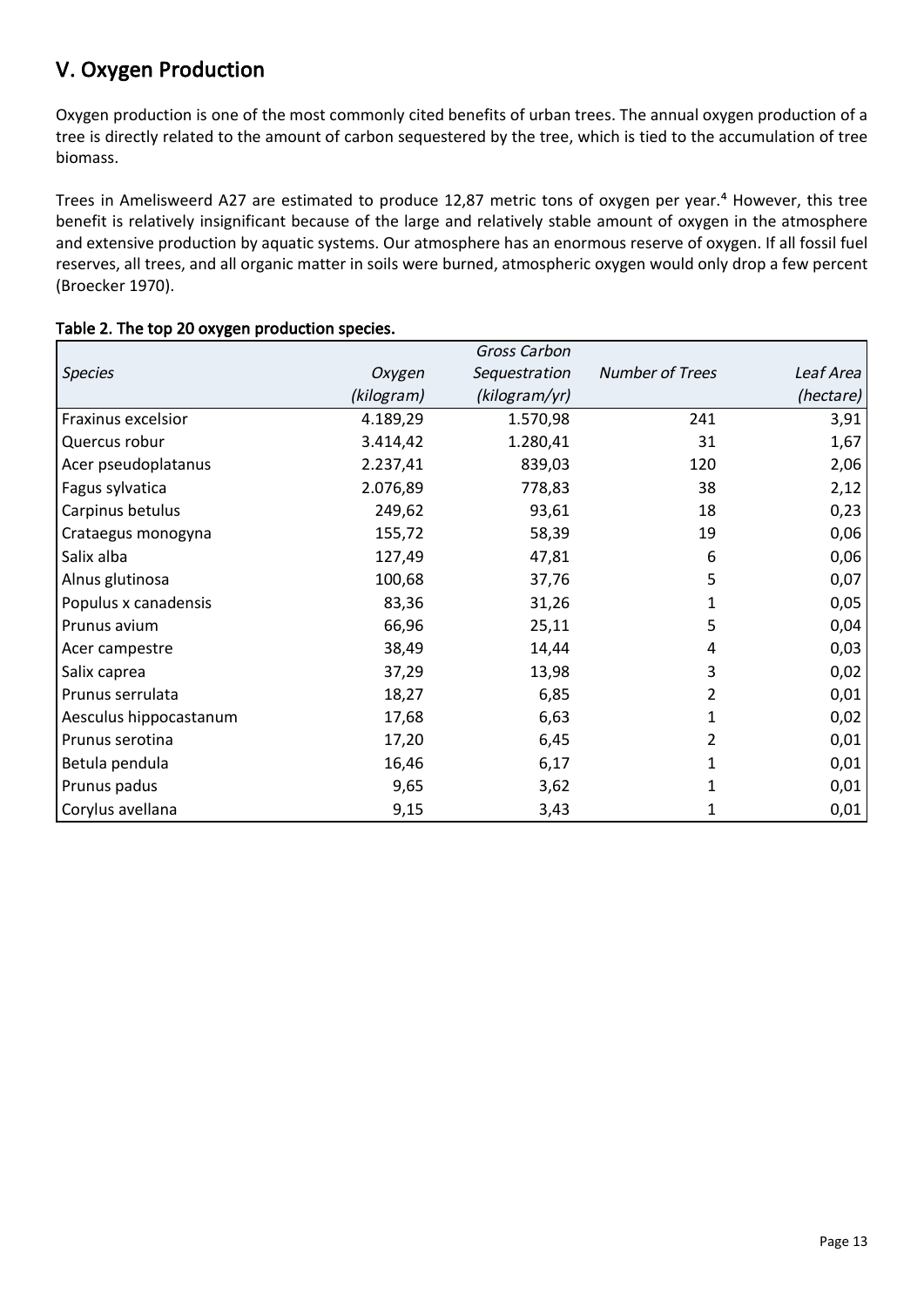## <span id="page-13-0"></span>**VI. Avoided Runoff**

Surface runoff can be a cause for concern in many urban areas as it can contribute pollution to streams, wetlands, rivers, lakes, and oceans. During precipitation events, some portion of the precipitation is intercepted by vegetation (trees and shrubs) while the other portion reaches the ground. The portion of the precipitation that reaches the ground and does not infiltrate into the soil becomes surface runoff (Hirabayashi 2012). In urban areas, the large extent of impervious surfaces increases the amount of surface runoff.

Urban trees and shrubs, however, are beneficial in reducing surface runoff. Trees and shrubs intercept precipitation, while their root systems promote infiltration and storage in the soil. The trees and shrubs of Amelisweerd A27 help to reduce runoff by an estimated 233 cubic meters a year with an associated value of €440 (see Appendix I for more details). Avoided runoff is estimated based on local weather from the user-designated weather station. In Amelisweerd A27, the total annual precipitation in 2013 was 38,3 centimeters.



Figure 10. Avoided runoff (points) and value (bars) for species with greatest overall impact on runoff, **Amelisweerd A27**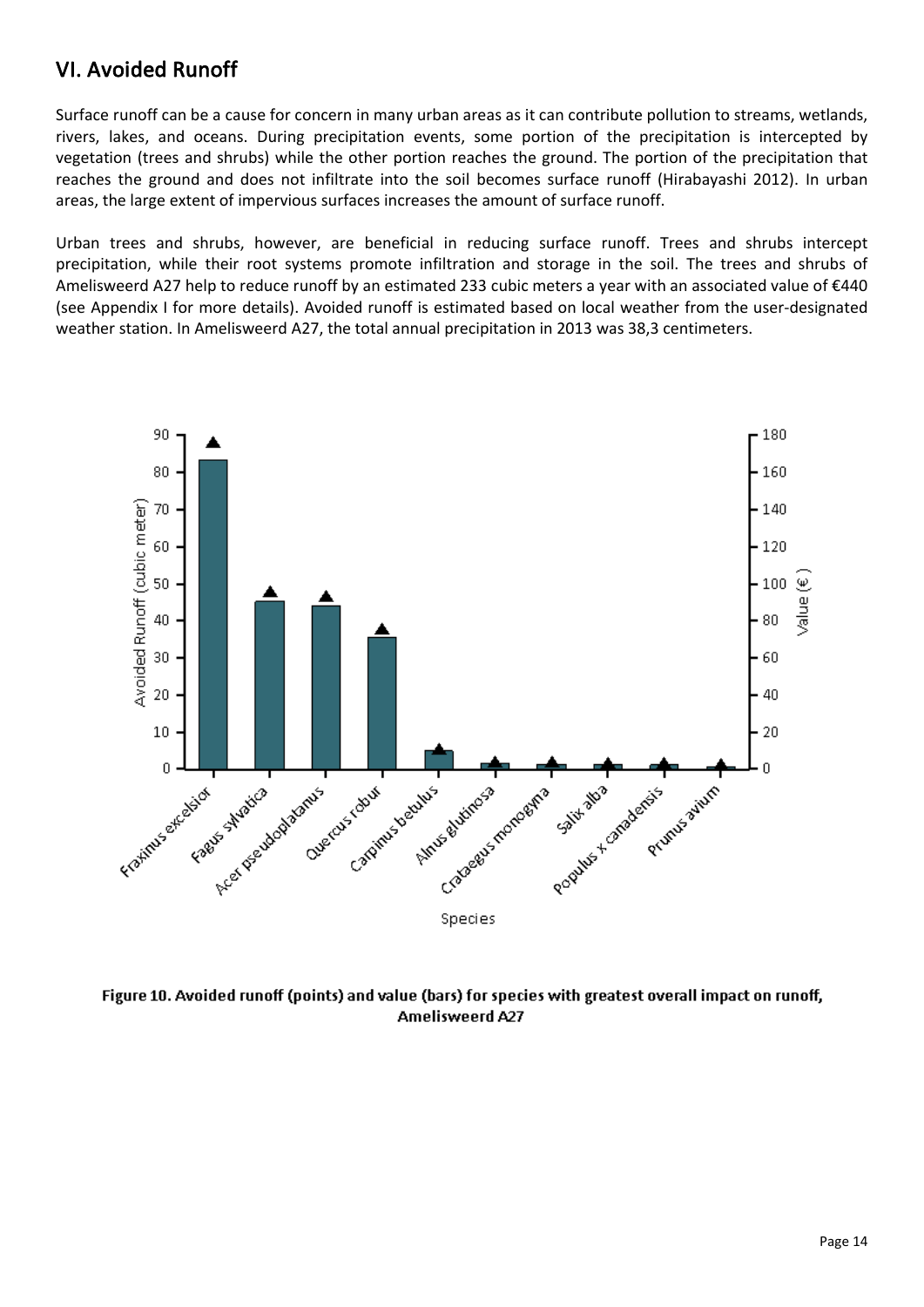## <span id="page-14-0"></span>**VII. Trees and Building Energy Use**

Trees affect energy consumption by shading buildings, providing evaporative cooling, and blocking winter winds. Trees tend to reduce building energy consumption in the summer months and can either increase or decrease building energy use in the winter months, depending on the location of trees around the building. Estimates of tree effects on energy use are based on field measurements of tree distance and direction to space conditioned residential buildings (McPherson and Simpson 1999).

Because energy-related data were not collected, energy savings and carbon avoided cannot be calculated.

#### **Table 3. Annual energy savings due to trees near residential buildings, Amelisweerd A27**

|                            | <b>Heating</b> | Cooling | Total |
|----------------------------|----------------|---------|-------|
| <b>MBTU</b> <sup>a</sup>   |                | N/A     | 01    |
| MWH <sup>b</sup>           |                |         |       |
| Carbon Avoided (kilograms) |                |         |       |

<sup>a</sup>MBTU - one million British Thermal Units

<sup>b</sup>MWH - megawatt-hour

#### **Table 4. Annual savings <sup>a</sup> (€) in residential energy expenditure during heating and cooling seasons, Amelisweerd A27**

|                       | Heating | Cooling | Total |
|-----------------------|---------|---------|-------|
| MBTU <sup>b</sup>     |         | N/A     |       |
| MWH <sup>c</sup>      |         |         | 0'    |
| <b>Carbon Avoided</b> |         |         |       |

b<br>Based on the prices of €156 per MWH and €22,2733960623506 per MBTU (see Appendix I for more details)

<sup>c</sup>MBTU - one million British Thermal Units

 $\textdegree$ MWH - megawatt-hour

<sup>&</sup>lt;sup>5</sup> Trees modify climate, produce shade, and reduce wind speeds. Increased energy use or costs are likely due to these tree-building interactions creating a cooling effect during the winter season. For example, a tree (particularly evergreen species) located on the southern side of a residential building may produce a shading effect that causes increases in heating requirements.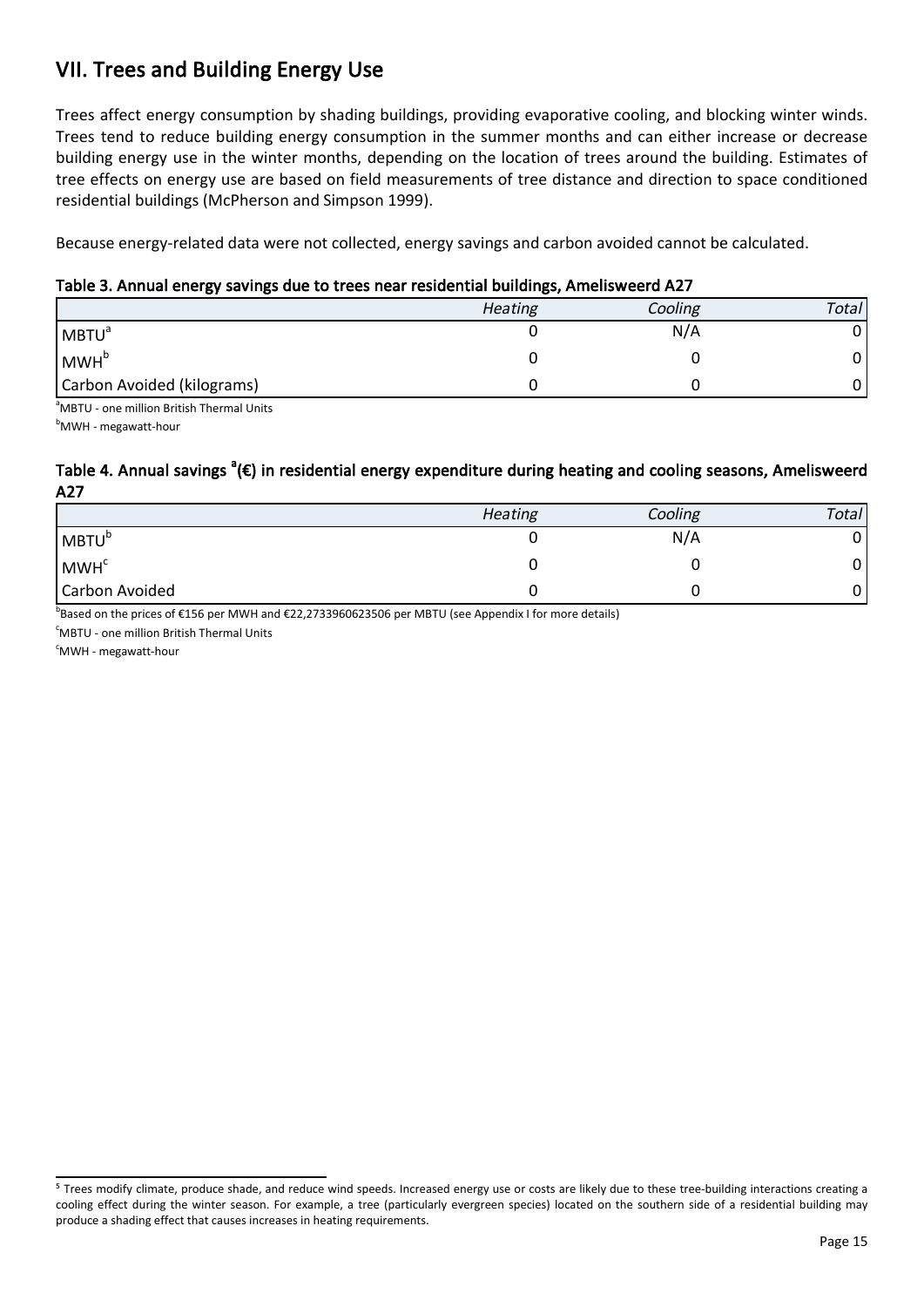## <span id="page-15-0"></span>**VIII. Structural and Functional Values**

Urban forests have a structural value based on the trees themselves (e.g., the cost of having to replace a tree with a similar tree); they also have functional values (either positive or negative) based on the functions the trees perform.

The structural value of an urban forest tends to increase with a rise in the number and size of healthy trees (Nowak et al 2002a). Annual functional values also tend to increase with increased number and size of healthy trees. Through proper management, urban forest values can be increased; however, the values and benefits also can decrease as the amount of healthy tree cover declines.

Urban trees in Amelisweerd A27 have the following structural values:

- Structural value: €887 thousand
- Carbon storage: €29,8 thousand

Urban trees in Amelisweerd A27 have the following annual functional values:

- Carbon sequestration: €775
- Avoided runoff: €443
- Pollution removal: €6,45 thousand
- Energy costs and carbon emission values: €0

(Note: negative value indicates increased energy cost and carbon emission value)



Figure 11. Tree species with the greatest structural value, Amelisweerd A27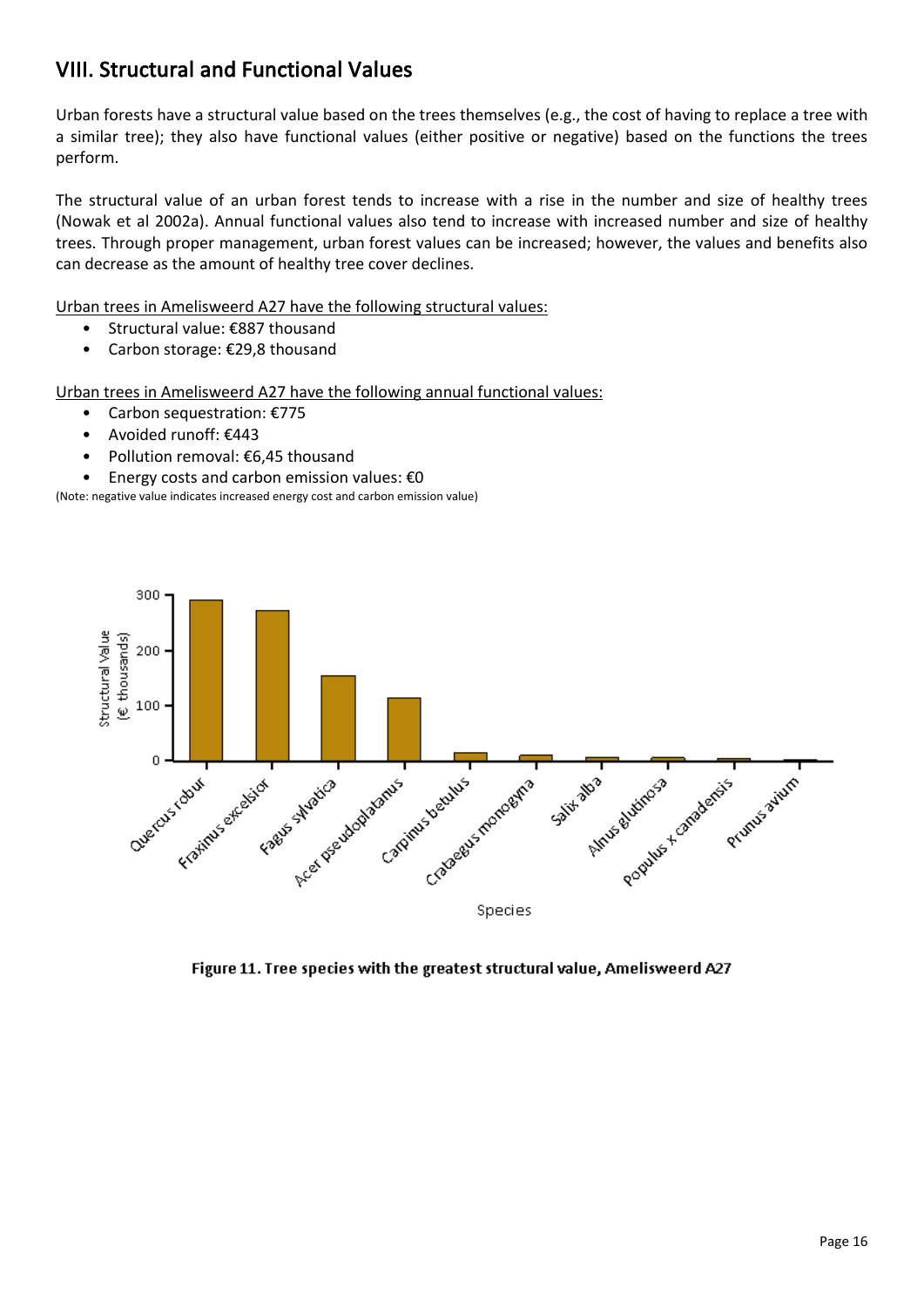## <span id="page-16-0"></span>**IX. Potential Pest Impacts**

Various insects and diseases can infest urban forests, potentially killing trees and reducing the health, structural value and sustainability of the urban forest. As pests tend to have differing tree hosts, the potential damage or risk of each pest will differ among cities.Thirty-six pests were analyzed for their potential impact.



Figure 12. Number of trees at risk (points) and associated compensatory value (bars) by potential pests, **Amelisweerd A27** 

Aspen leafminer (AL) (Kruse et al 2007) is an insect that causes damage primarily to trembling or small tooth aspen by larval feeding of leaf tissue. AL has the potential to affect 1,8 percent of the population (€7,9 thousand in structural value).

Asian longhorned beetle (ALB) (Animal and Plant Health Inspection Service 2010) is an insect that bores into and kills a wide range of hardwood species. ALB poses a threat to 27,1 percent of the Amelisweerd A27 urban forest, which represents a potential loss of €126 thousand in structural value.

Beech bark disease (BBD) (Houston and O'Brien 1983) is an insect-disease complex that primarily impacts American beech. This disease threatens 7,6 percent of the population, which represents a potential loss of €155 thousand in structural value.

Butternut canker (BC) (Ostry et al 1996) is caused by a fungus that infects butternut trees. The disease has since caused significant declines in butternut populations in the United States. Potential loss of trees from BC is 0,0 percent (€0 in structural value).

Balsam woolly adelgid (BWA) (Ragenovich and Mitchell 2006) is an insect that has caused significant damage to the true firs of North America. Amelisweerd A27 could possibly lose 0,0 percent of its trees to this pest (€0 in structural value).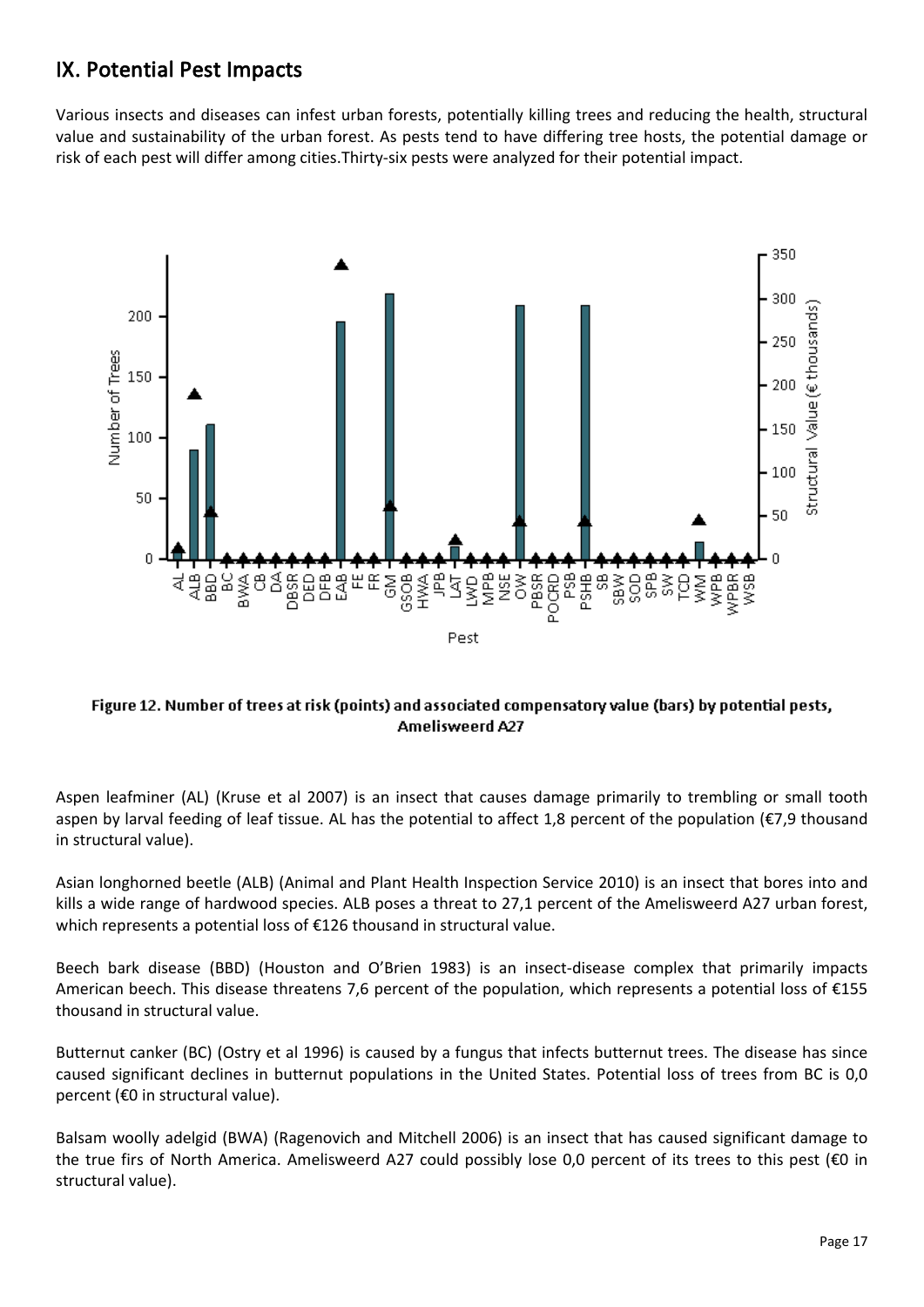The most common hosts of the fungus that cause chestnut blight (CB) (Diller 1965) are American and European chestnut. CB has the potential to affect 0,0 percent of the population ( $\epsilon$ 0 in structural value).

Dogwood anthracnose (DA) (Mielke and Daughtrey) is a disease that affects dogwood species, specifically flowering and Pacific dogwood. This disease threatens 0,0 percent of the population, which represents a potential loss of €0 in structural value.

Douglas-fir black stain root disease (DBSR) (Hessburg et al 1995) is a variety of the black stain fungus that attacks Douglas-firs. Amelisweerd A27 could possibly lose 0,0 percent of its trees to this pest (€0 in structural value).

American elm, one of the most important street trees in the twentieth century, has been devastated by the Dutch elm disease (DED) (Northeastern Area State and Private Forestry 1998). Since first reported in the 1930s, it has killed over 50 percent of the native elm population in the United States. Although some elm species have shown varying degrees of resistance, Amelisweerd A27 could possibly lose 0,0 percent of its trees to this pest (€0 in structural value).

Douglas-fir beetle (DFB) (Schmitz and Gibson 1996) is a bark beetle that infests Douglas-fir trees throughout the western United States, British Columbia, and Mexico. Potential loss of trees from DFB is 0,0 percent (€0 in structural value).

Emerald ash borer (EAB) (Michigan State University 2010) has killed thousands of ash trees in parts of the United States. EAB has the potential to affect 48,3 percent of the population (€273 thousand in structural value).

One common pest of white fir, grand fir, and red fir trees is the fir engraver (FE) (Ferrell 1986). FE poses a threat to 0,0 percent of the Amelisweerd A27 urban forest, which represents a potential loss of €0 in structural value.

Fusiform rust (FR) (Phelps and Czabator 1978) is a fungal disease that is distributed in the southern United States. It is particularly damaging to slash pine and loblolly pine. FR has the potential to affect 0,0 percent of the population (€0 in structural value).

The gypsy moth (GM) (Northeastern Area State and Private Forestry 2005) is a defoliator that feeds on many species causing widespread defoliation and tree death if outbreak conditions last several years. This pest threatens 8,6 percent of the population, which represents a potential loss of €306 thousand in structural value.

Infestations of the goldspotted oak borer (GSOB) (Society of American Foresters 2011) have been a growing problem in southern California. Potential loss of trees from GSOB is 0,0 percent (€0 in structural value).

As one of the most damaging pests to eastern hemlock and Carolina hemlock, hemlock woolly adelgid (HWA) (U.S. Forest Service 2005) has played a large role in hemlock mortality in the United States. HWA has the potential to affect 0,0 percent of the population ( $\epsilon$ 0 in structural value).

The Jeffrey pine beetle (JPB) (Smith et al 2009) is native to North America and is distributed across California, Nevada, and Oregon where its only host, Jeffrey pine, also occurs. This pest threatens 0,0 percent of the population, which represents a potential loss of €0 in structural value.

Quaking aspen is a principal host for the defoliator, large aspen tortrix (LAT) (Ciesla and Kruse 2009). LAT poses a threat to 3,0 percent of the Amelisweerd A27 urban forest, which represents a potential loss of €14,1 thousand in structural value.

Laurel wilt (LWD) (U.S. Forest Service 2011) is a fungal disease that is introduced to host trees by the redbay ambrosia beetle. This pest threatens 0,0 percent of the population, which represents a potential loss of €0 in structural value.

Mountain pine beetle (MPB) (Gibson et al 2009) is a bark beetle that primarily attacks pine species in the western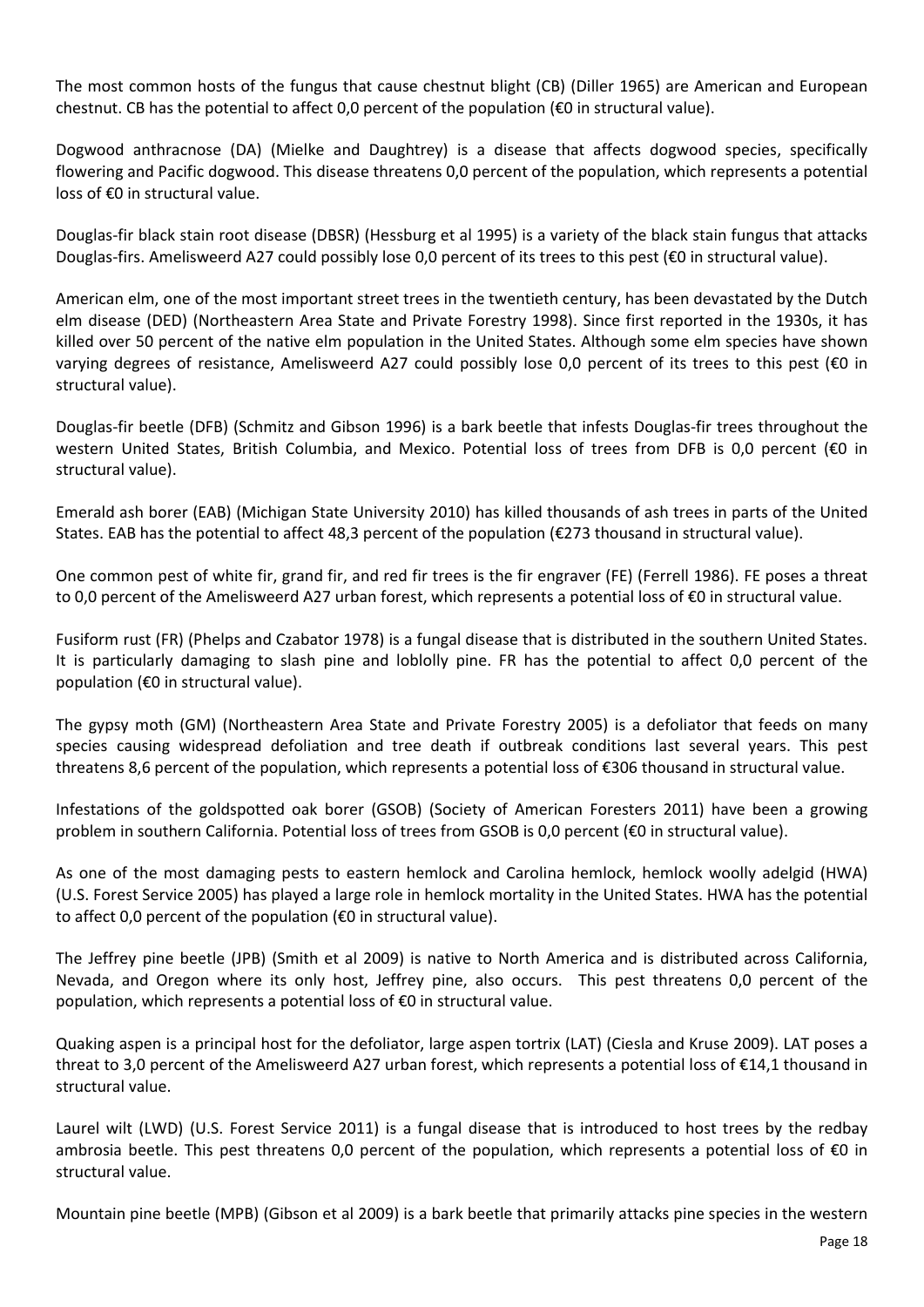United States. MPB has the potential to affect 0,0 percent of the population (€0 in structural value).

The northern spruce engraver (NSE) (Burnside et al 2011) has had a significant impact on the boreal and subboreal forests of North America where the pest's distribution overlaps with the range of its major hosts. Potential loss of trees from NSE is 0,0 percent (€0 in structural value).

Oak wilt (OW) (Rexrode and Brown 1983), which is caused by a fungus, is a prominent disease among oak trees. OW poses a threat to 6,2 percent of the Amelisweerd A27 urban forest, which represents a potential loss of €292 thousand in structural value.

Pine black stain root disease (PBSR) (Hessburg et al 1995) is a variety of the black stain fungus that attacks hard pines, including lodgepole pine, Jeffrey pine, and ponderosa pine. Amelisweerd A27 could possibly lose 0,0 percent of its trees to this pest (€0 in structural value).

Port-Orford-cedar root disease (POCRD) (Liebhold 2010) is a root disease that is caused by a fungus. POCRD threatens 0,0 percent of the population, which represents a potential loss of €0 in structural value.

The pine shoot beetle (PSB) (Ciesla 2001) is a wood borer that attacks various pine species, though Scotch pine is the preferred host in North America. PSB has the potential to affect 0,0 percent of the population (€0 in structural value).

Polyphagous shot hole borer (PSHB) (University of California 2014) is a boring beetle that was first detected in California. Amelisweerd A27 could possibly lose 6,2 percent of its trees to this pest (€292 thousand in structural value).

Spruce beetle (SB) (Holsten et al 1999) is a bark beetle that causes significant mortality to spruce species within its range. Potential loss of trees from SB is 0,0 percent (€0 in structural value).

Spruce budworm (SBW) (Kucera and Orr 1981) is an insect that causes severe damage to balsam fir. SBW poses a threat to 0,0 percent of the Amelisweerd A27 urban forest, which represents a potential loss of €0 in structural value.

Sudden oak death (SOD) (Kliejunas 2005) is a disease that is caused by a fungus. Potential loss of trees from SOD is 0,0 percent (€0 in structural value).

Although the southern pine beetle (SPB) (Clarke and Nowak 2009) will attack most pine species, its preferred hosts are loblolly, Virginia, pond, spruce, shortleaf, and sand pines. This pest threatens 0,0 percent of the population, which represents a potential loss of €0 in structural value.

The sirex woodwasp (SW) (Haugen and Hoebeke 2005) is a wood borer that primarily attacks pine species. SW poses a threat to 0,0 percent of the Amelisweerd A27 urban forest, which represents a potential loss of €0 in structural value.

Thousand canker disease (TCD) (Cranshaw and Tisserat 2009; Seybold et al 2010) is an insect-disease complex that kills several species of walnuts, including black walnut. Potential loss of trees from TCD is 0,0 percent (€0 in structural value).

Winter moth (WM) (Childs 2011) is a pest with a wide range of host species. WM causes the highest levels of injury to its hosts when it is in its caterpillar stage. Amelisweerd A27 could possibly lose 6,4 percent of its trees to this pest (€19,7 thousand in structural value).

The western pine beetle (WPB) (DeMars and Roettgering 1982) is a bark beetle and aggressive attacker of ponderosa and Coulter pines. This pest threatens 0,0 percent of the population, which represents a potential loss of €0 in structural value.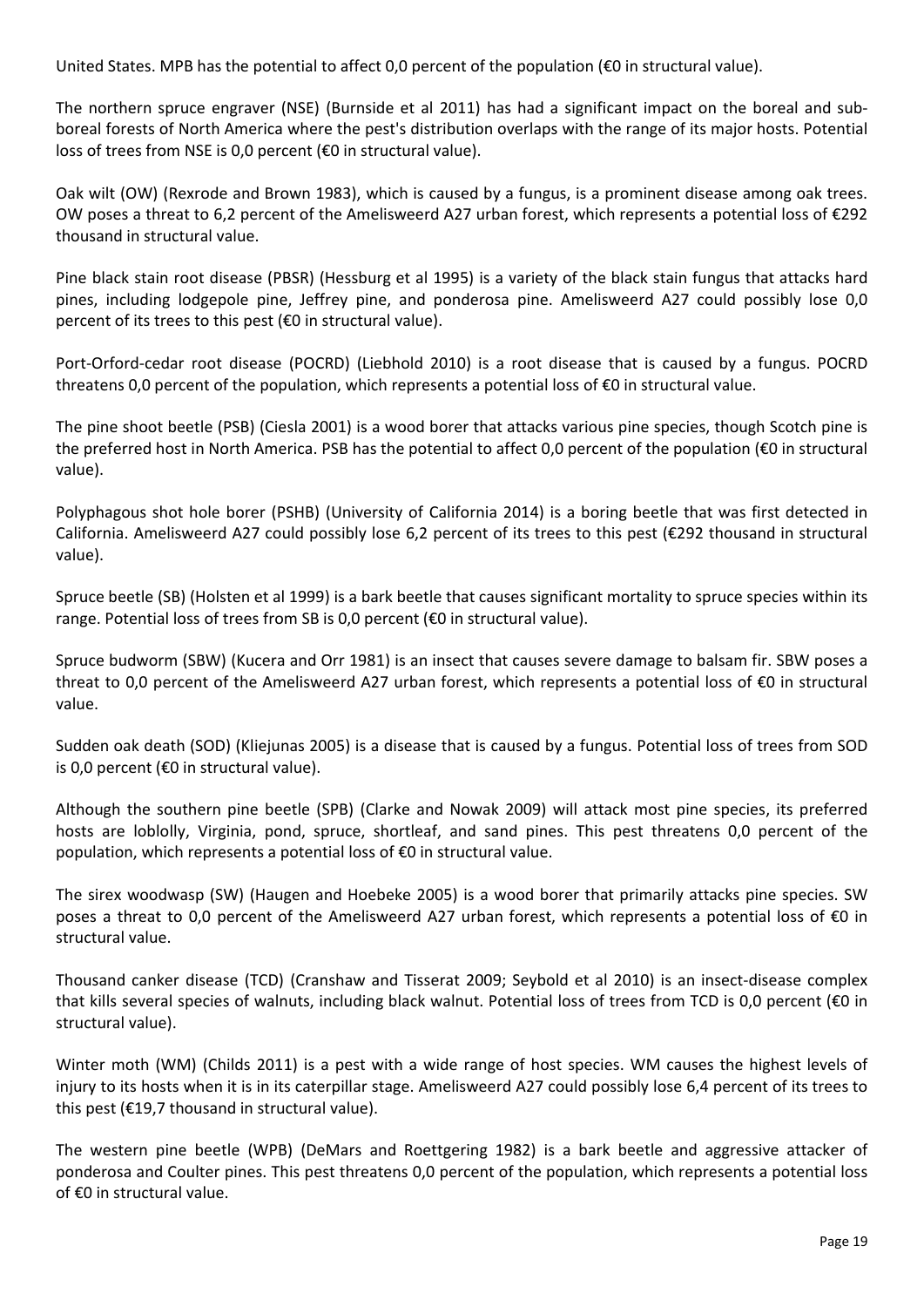Since its introduction to the United States in 1900, white pine blister rust (Eastern U.S.) (WPBR) (Nicholls and Anderson 1977) has had a detrimental effect on white pines, particularly in the Lake States. WPBR has the potential to affect 0,0 percent of the population (€0 in structural value).

Western spruce budworm (WSB) (Fellin and Dewey 1986) is an insect that causes defoliation in western conifers. This pest threatens 0,0 percent of the population, which represents a potential loss of €0 in structural value.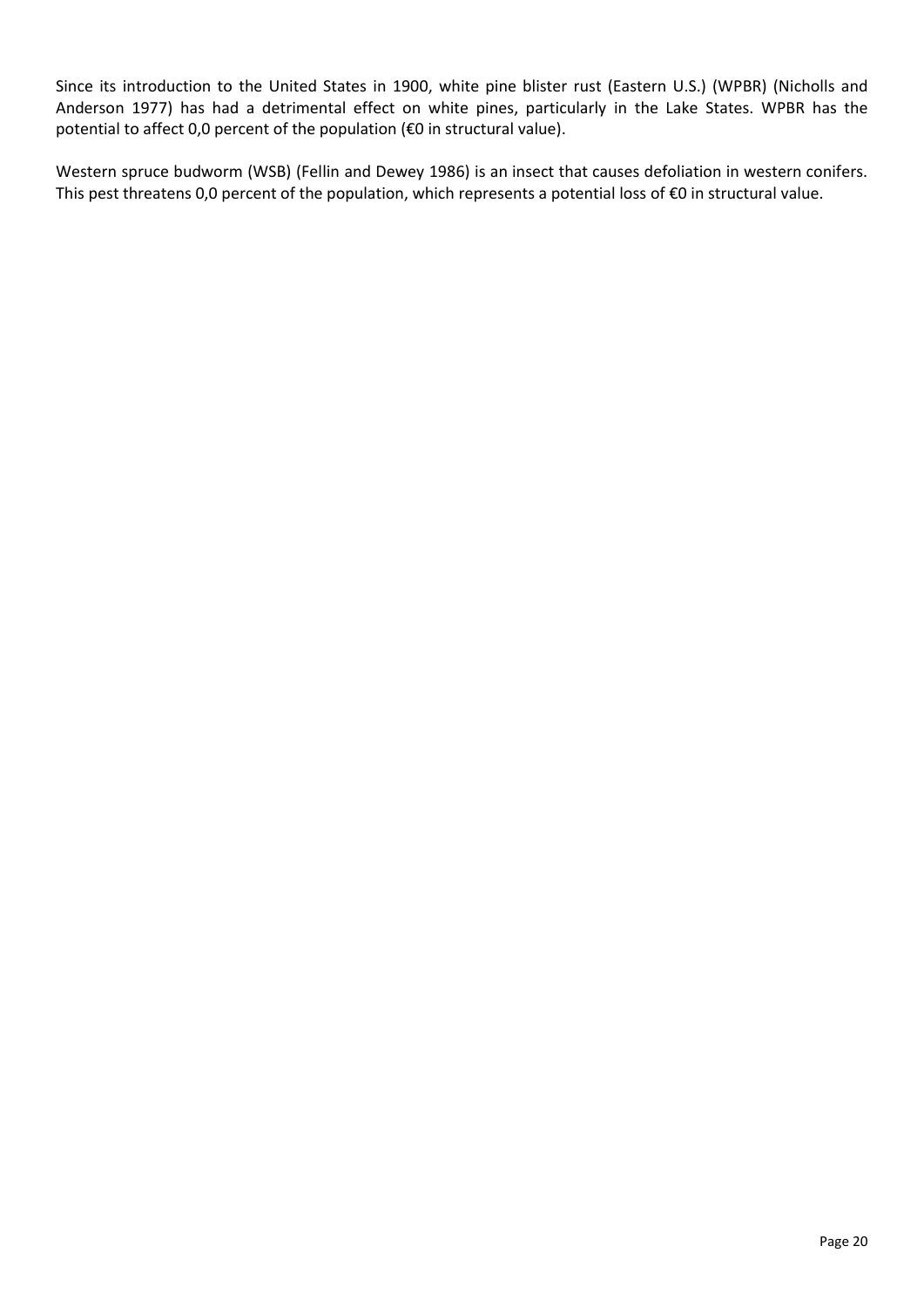## <span id="page-20-0"></span>**Appendix I. i-Tree Eco Model and Field Measurements**

i-Tree Eco is designed to use standardized field data and local hourly air pollution and meteorological data to quantify urban forest structure and its numerous effects (Nowak and Crane 2000), including:

- Urban forest structure (e.g., species composition, tree health, leaf area, etc.).
- Amount of pollution removed hourly by the urban forest, and its associated percent air quality improvement throughout a year.
- Total carbon stored and net carbon annually sequestered by the urban forest.
- Effects of trees on building energy use and consequent effects on carbon dioxide emissions from power sources.
- Structural value of the forest, as well as the value for air pollution removal and carbon storage and sequestration.
- Potential impact of infestations by pests, such as Asian longhorned beetle, emerald ash borer, gypsy moth, and Dutch elm disease.

Typically, all field data are collected during the leaf-on season to properly assess tree canopies. Typical data collection (actual data collection may vary depending upon the user) includes land use, ground and tree cover, individual tree attributes of species, stem diameter, height, crown width, crown canopy missing and dieback, and distance and direction to residential buildings (Nowak et al 2005; Nowak et al 2008).

During data collection, trees are identified to the most specific taxonomic classification possible. Trees that are not classified to the species level may be classified by genus (e.g., ash) or species groups (e.g., hardwood). In this report, tree species, genera, or species groups are collectively referred to as tree species.

#### Tree Characteristics:

Leaf area of trees was assessed using measurements of crown dimensions and percentage of crown canopy missing. In the event that these data variables were not collected, they are estimated by the model.

An analysis of invasive species is not available for studies outside of the United States. For the U.S., invasive species are identified using an invasive species list for the state in which the urban forest is located. These lists are not exhaustive and they cover invasive species of varying degrees of invasiveness and distribution. In instances where a state did not have an invasive species list, a list was created based on the lists of the adjacent states. Tree species that are identified as invasive by the state invasive species list are cross-referenced with native range data. This helps eliminate species that are on the state invasive species list, but are native to the study area.

#### Air Pollution Removal:

Pollution removal is calculated for ozone, sulfur dioxide, nitrogen dioxide, carbon monoxide and particulate matter less than 2.5 microns. Particulate matter less than 10 microns (PM10) is another significant air pollutant. Given that i-Tree Eco analyzes particulate matter less than 2.5 microns (PM2.5) which is a subset of PM10, PM10 has not been included in this analysis. PM2.5 is generally more relevant in discussions concerning air pollution effects on human health.

Air pollution removal estimates are derived from calculated hourly tree-canopy resistances for ozone, and sulfur and nitrogen dioxides based on a hybrid of big-leaf and multi-layer canopy deposition models (Baldocchi 1988; Baldocchi et al 1987). As the removal of carbon monoxide and particulate matter by vegetation is not directly related to transpiration, removal rates (deposition velocities) for these pollutants were based on average measured values from the literature (Bidwell and Fraser 1972; Lovett 1994) that were adjusted depending on leaf phenology and leaf area. Particulate removal incorporated a 50 percent resuspension rate of particles back to the atmosphere (Zinke 1967). Recent updates (2011) to air quality modeling are based on improved leaf area index simulations, weather and pollution processing and interpolation, and updated pollutant monetary values (Hirabayashi et al 2011; Hirabayashi et al 2012; Hirabayashi 2011).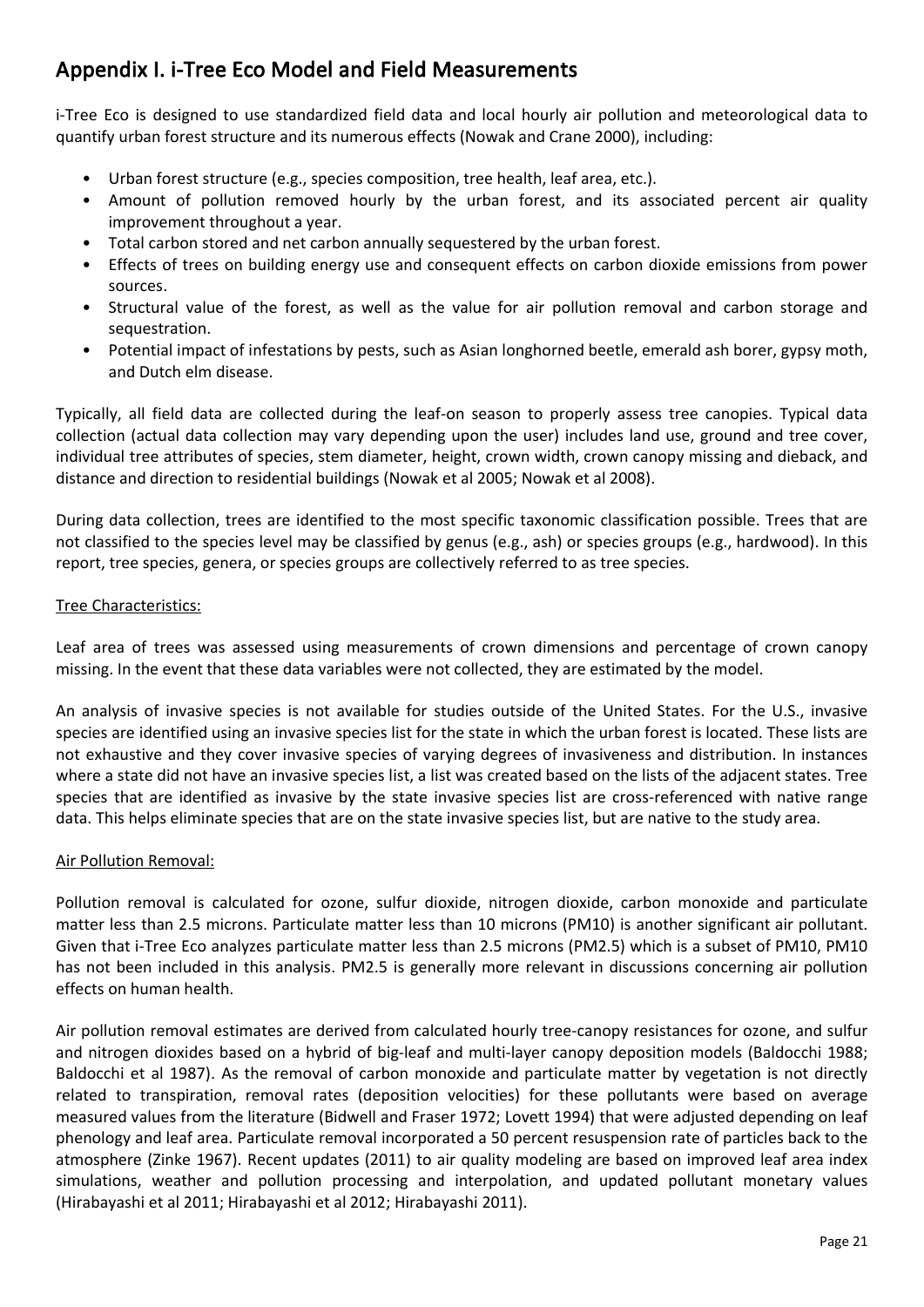Trees remove PM2.5 when particulate matter is deposited on leaf surfaces (Nowak et al 2013). This deposited PM2.5 can be resuspended to the atmosphere or removed during rain events and dissolved or transferred to the soil. This combination of events can lead to positive or negative pollution removal and value depending on various atmospheric factors. Generally, PM2.5 removal is positive with positive benefits. However, there are some cases when net removal is negative or resuspended particles lead to increased pollution concentrations and negative values. During some months (e.g., with no rain), trees resuspend more particles than they remove. Resuspension can also lead to increased overall PM2.5 concentrations if the boundary layer conditions are lower during net resuspension periods than during net removal periods. Since the pollution removal value is based on the change in pollution concentration, it is possible to have situations when trees remove PM2.5 but increase concentrations and thus have negative values during periods of positive overall removal. These events are not common, but can happen.

For reports in the United States, default air pollution removal value is calculated based on local incidence of adverse health effects and national median externality costs. The number of adverse health effects and associated economic value is calculated for ozone, sulfur dioxide, nitrogen dioxide, and particulate matter less than 2.5 microns using data from the U.S. Environmental Protection Agency's Environmental Benefits Mapping and Analysis Program (BenMAP) (Nowak et al 2014). The model uses a damage-function approach that is based on the local change in pollution concentration and population. National median externality costs were used to calculate the value of carbon monoxide removal (Murray et al 1994).

For international reports, user-defined local pollution values are used. For international reports that do not have local values, estimates are based on either European median externality values (van Essen et al 2011) or BenMAP regression equations (Nowak et al 2014) that incorporate user-defined population estimates. Values are then converted to local currency with user-defined exchange rates.

For this analysis, pollution removal value is calculated based on the prices of  $\epsilon$ 1.094 per metric ton (carbon monoxide), €35.352 per metric ton (ozone), €5.281 per metric ton (nitrogen dioxide), €1.924 per metric ton (sulfur dioxide), €1.227.089 per metric ton (particulate matter less than 2.5 microns).

#### Carbon Storage and Sequestration:

Carbon storage is the amount of carbon bound up in the above-ground and below-ground parts of woody vegetation. To calculate current carbon storage, biomass for each tree was calculated using equations from the literature and measured tree data. Open-grown, maintained trees tend to have less biomass than predicted by forest-derived biomass equations (Nowak 1994). To adjust for this difference, biomass results for open-grown urban trees were multiplied by 0.8. No adjustment was made for trees found in natural stand conditions. Tree dry-weight biomass was converted to stored carbon by multiplying by 0.5.

Carbon sequestration is the removal of carbon dioxide from the air by plants. To estimate the gross amount of carbon sequestered annually, average diameter growth from the appropriate genera and diameter class and tree condition was added to the existing tree diameter (year x) to estimate tree diameter and carbon storage in year x +1.

Carbon storage and carbon sequestration values are based on estimated or customized local carbon values. For international reports that do not have local values, estimates are based on the carbon value for the United States (U.S. Environmental Protection Agency 2015, Interagency Working Group on Social Cost of Carbon 2015) and converted to local currency with user-defined exchange rates.

For this analysis, carbon storage and carbon sequestration values are calculated based on €161 per metric ton.

#### Oxygen Production:

The amount of oxygen produced is estimated from carbon sequestration based on atomic weights: net O2 release (kg/yr) = net C sequestration (kg/yr)  $\times$  32/12. To estimate the net carbon sequestration rate, the amount of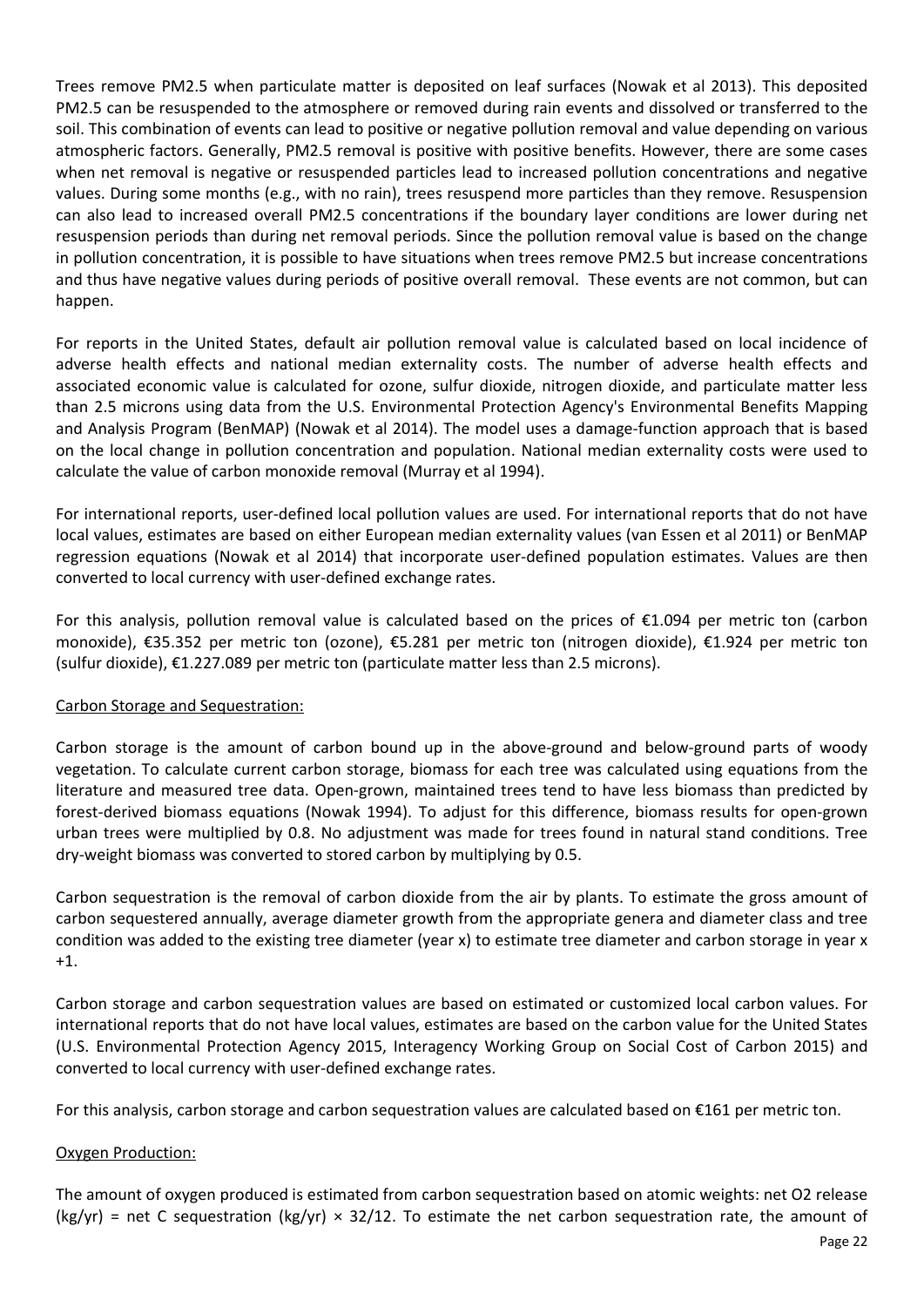carbon sequestered as a result of tree growth is reduced by the amount lost resulting from tree mortality. Thus, net carbon sequestration and net annual oxygen production of the urban forest account for decomposition (Nowak et al 2007). For complete inventory projects, oxygen production is estimated from gross carbon sequestration and does not account for decomposition.

#### Avoided Runoff:

Annual avoided surface runoff is calculated based on rainfall interception by vegetation, specifically the difference between annual runoff with and without vegetation. Although tree leaves, branches, and bark may intercept precipitation and thus mitigate surface runoff, only the precipitation intercepted by leaves is accounted for in this analysis.

The value of avoided runoff is based on estimated or user-defined local values. For international reports that do not have local values, the national average value for the United States is utilized and converted to local currency with user-defined exchange rates. The U.S. value of avoided runoff is based on the U.S. Forest Service's Community Tree Guide Series (McPherson et al 1999; 2000; 2001; 2002; 2003; 2004; 2006a; 2006b; 2006c; 2007; 2010; Peper et al 2009; 2010; Vargas et al 2007a; 2007b; 2008).

For this analysis, avoided runoff value is calculated based on the price of  $\epsilon$ 1,90 per m<sup>3</sup>.

#### Building Energy Use:

If appropriate field data were collected, seasonal effects of trees on residential building energy use were calculated based on procedures described in the literature (McPherson and Simpson 1999) using distance and direction of trees from residential structures, tree height and tree condition data. To calculate the monetary value of energy savings, local or custom prices per MWH or MBTU are utilized.

For this analysis, energy saving value is calculated based on the prices of €156,00 per MWH and €22,27 per MBTU.

#### Structural Values:

Structural value is the value of a tree based on the physical resource itself (e.g., the cost of having to replace a tree with a similar tree). Structural values were based on valuation procedures of the Council of Tree and Landscape Appraisers, which uses tree species, diameter, condition, and location information (Nowak et al 2002a; 2002b). Structural value may not be included for international projects if there is insufficient local data to complete the valuation procedures.

#### Potential Pest Impacts:

The complete potential pest risk analysis is not available for studies outside of the United States. The number of trees at risk to the pests analyzed is reported, though the list of pests is based on known insects and disease in the United States.

For the U.S., potential pest risk is based on pest range maps and the known pest host species that are likely to experience mortality. Pest range maps for 2012 from the Forest Health Technology Enterprise Team (FHTET) (Forest Health Technology Enterprise Team 2014) were used to determine the proximity of each pest to the county in which the urban forest is located. For the county, it was established whether the insect/disease occurs within the county, is within 400 kilometers of the county edge, is between 400 and 1210 kilometers away, or is greater than 1210 kilometers away. FHTET did not have pest range maps for Dutch elm disease and chestnut blight. The range of these pests was based on known occurrence and the host range, respectively (Eastern Forest Environmental Threat Assessment Center; Worrall 2007).

#### Relative Tree Effects: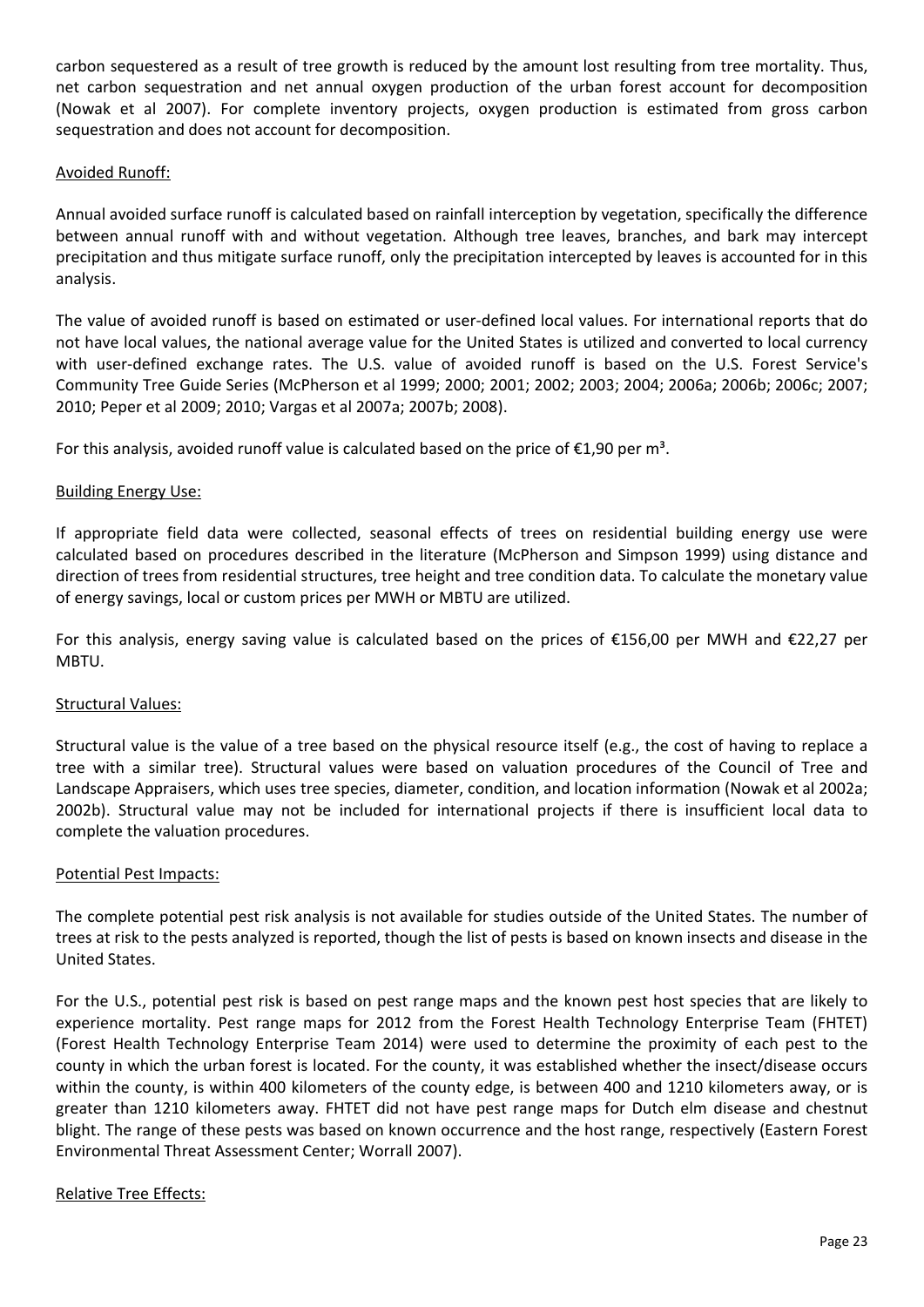The relative value of tree benefits reported in Appendix II is calculated to show what carbon storage and sequestration, and air pollutant removal equate to in amounts of municipal carbon emissions, passenger automobile emissions, and house emissions.

Municipal carbon emissions are based on 2010 U.S. per capita carbon emissions (Carbon Dioxide Information Analysis Center 2010). Per capita emissions were multiplied by city population to estimate total city carbon emissions.

Light duty vehicle emission rates (g/mi) for CO, NOx, VOCs, PM10, SO2 for 2010 (Bureau of Transportation Statistics 2010; Heirigs et al 2004), PM2.5 for 2011-2015 (California Air Resources Board 2013), and CO2 for 2011 (U.S. Environmental Protection Agency 2010) were multiplied by average miles driven per vehicle in 2011 (Federal Highway Administration 2013) to determine average emissions per vehicle.

Household emissions are based on average electricity kWh usage, natural gas Btu usage, fuel oil Btu usage, kerosene Btu usage, LPG Btu usage, and wood Btu usage per household in 2009 (Energy Information Administration 2013; Energy Information Administration 2014)

- CO2, SO2, and NOx power plant emission per KWh are from Leonardo Academy 2011. CO emission per kWh assumes 1/3 of one percent of C emissions is CO based on Energy Information Administration 1994. PM10 emission per kWh from Layton 2004.
- CO2, NOx, SO2, and CO emission per Btu for natural gas, propane and butane (average used to represent LPG), Fuel #4 and #6 (average used to represent fuel oil and kerosene) from Leonardo Academy 2011.
- CO2 emissions per Btu of wood from Energy Information Administration 2014.
- CO, NOx and SOx emission per Btu based on total emissions and wood burning (tons) from (British Columbia Ministry 2005; Georgia Forestry Commission 2009).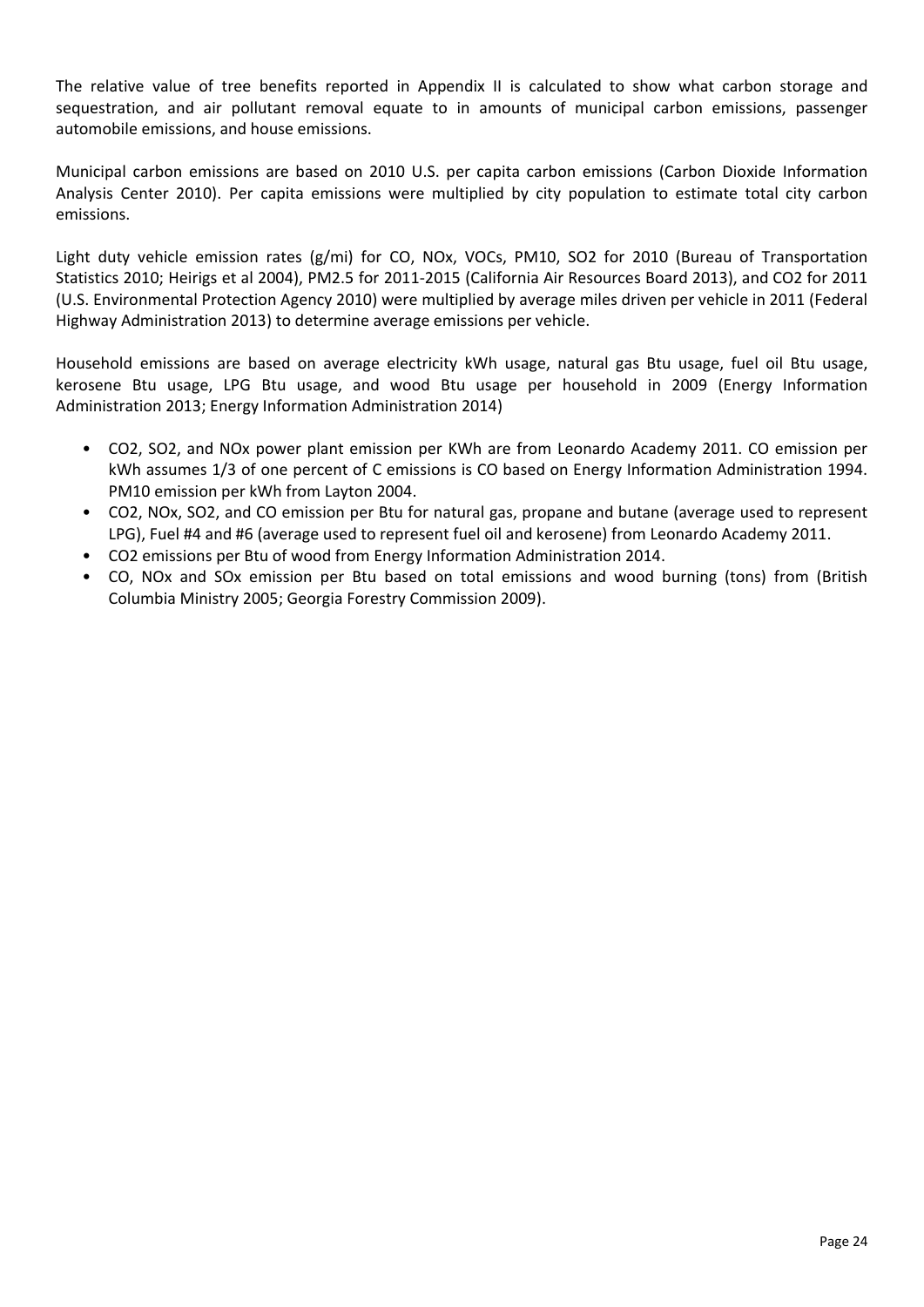## <span id="page-24-0"></span>**Appendix II. Relative Tree Effects**

The urban forest in Amelisweerd A27 provides benefits that include carbon storage and sequestration, and air pollutant removal. To estimate the relative value of these benefits, tree benefits were compared to estimates of average municipal carbon emissions, average passenger automobile emissions, and average household emissions. See Appendix I for methodology.

Carbon storage is equivalent to:

- Amount of carbon emitted in Amelisweerd A27 in 0 days
- Annual carbon (C) emissions from 144 automobiles
- Annual C emissions from 59 single-family houses

Carbon monoxide removal is equivalent to:

- Annual carbon monoxide emissions from 0 automobiles
- Annual carbon monoxide emissions from 0 single-family houses

Nitrogen dioxide removal is equivalent to:

- Annual nitrogen dioxide emissions from 4 automobiles
- Annual nitrogen dioxide emissions from 2 single-family houses

Sulfur dioxide removal is equivalent to:

- Annual sulfur dioxide emissions from 23 automobiles
- Annual sulfur dioxide emissions from 0 single-family houses

Annual carbon sequestration is equivalent to:

- Amount of carbon emitted in Amelisweerd A27 in 0,0 days
- Annual C emissions from 0 automobiles
- Annual C emissions from 0 single-family houses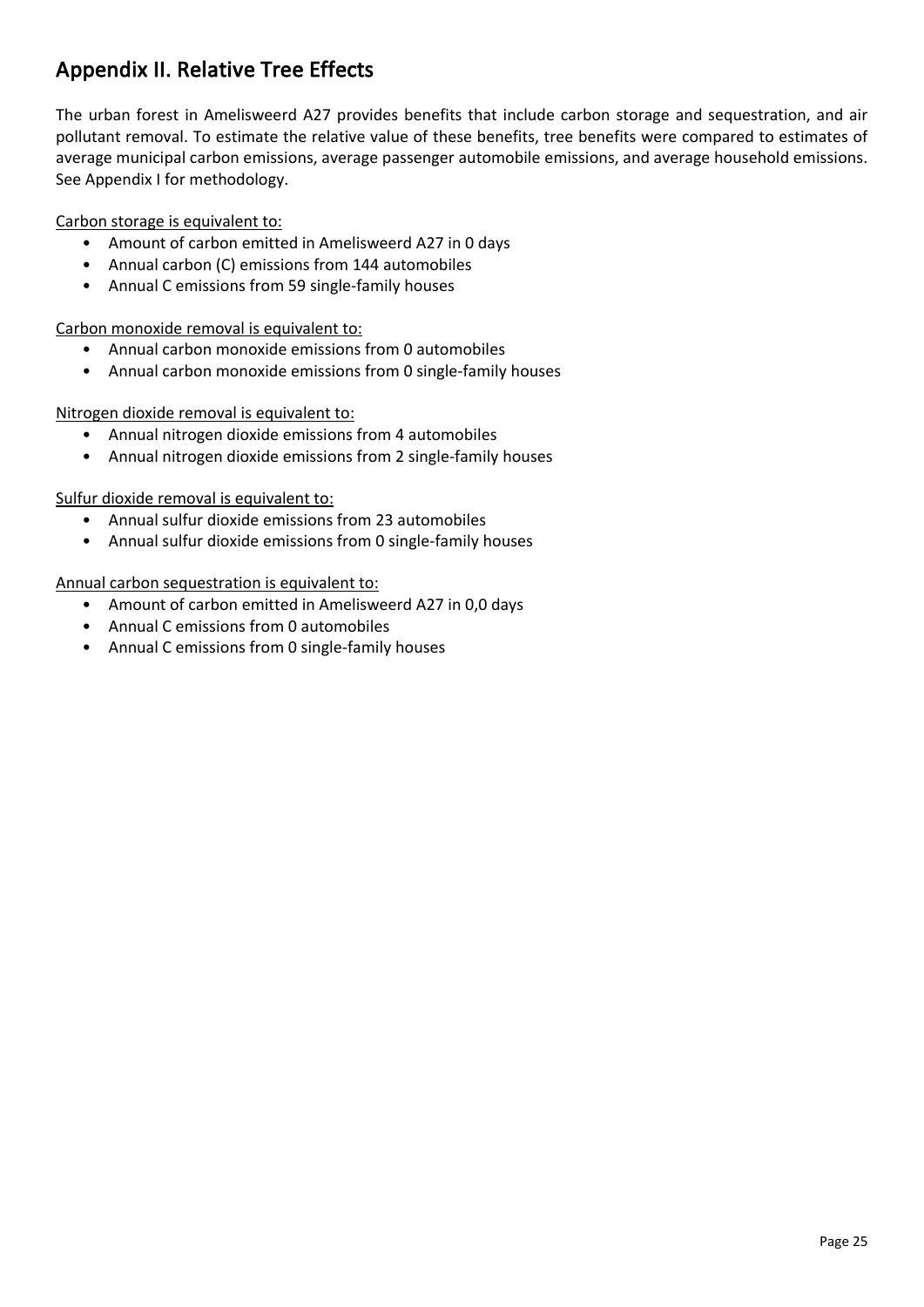## <span id="page-25-0"></span>**Appendix III. Comparison of Urban Forests**

A common question asked is, "How does this city compare to other cities?" Although comparison among cities should be made with caution as there are many attributes of a city that affect urban forest structure and functions, summary data are provided from other cities analyzed using the i-Tree Eco model.

#### **I. City totals for trees**

|                      |              |                        |                | Carbon           |                          |
|----------------------|--------------|------------------------|----------------|------------------|--------------------------|
| City                 | % Tree Cover | <b>Number of Trees</b> | Carbon Storage | Sequestration    | <b>Pollution Removal</b> |
|                      |              |                        | (metric tons)  | (metric tons/yr) | (metric tons/yr)         |
| Toronto, ON, Canada  | 26,6         | 10.220.000             | 1.108.000      | 46.700           | 1.905                    |
| Atlanta, GA          | 36,7         | 9.415.000              | 1.220.000      | 42.100           | 1.509                    |
| Los Angeles, CA      | 11,1         | 5.993.000              | 1.151.000      | 69.800           | 1.792                    |
| New York, NY         | 20,9         | 5.212.000              | 1.225.000      | 38.400           | 1.521                    |
| London, ON, Canada   | 24,7         | 4.376.000              | 360.000        | 12.500           | 370                      |
| Chicago, IL          | 17,2         | 3.585.000              | 649.000        | 22.800           | 806                      |
| Baltimore, MD        | 21,0         | 2.479.000              | 517.000        | 16.700           | 390                      |
| Philadelphia, PA     | 15,7         | 2.113.000              | 481.000        | 14.600           | 522                      |
| Washington, DC       | 28,6         | 1.928.000              | 477.000        | 14.700           | 379                      |
| Oakville, ON, Canada | 29,1         | 1.908.000              | 133.000        | 6.000            | 172                      |
| Boston, MA           | 22,3         | 1.183.000              | 290.000        | 9.500            | 257                      |
| Syracuse, NY         | 26,9         | 1.088.000              | 166.000        | 5.300            | 99                       |
| Woodbridge, NJ       | 29,5         | 986.000                | 145.000        | 5.000            | 191                      |
| Minneapolis, MN      | 26,4         | 979.000                | 227.000        | 8.100            | 277                      |
| San Francisco, CA    | 11,9         | 668.000                | 176.000        | 4.600            | 128                      |
| Morgantown, WV       | 35,5         | 658.000                | 84.000         | 2.600            | 65                       |
| Moorestown, NJ       | 28,0         | 583.000                | 106.000        | 3.400            | 107                      |
| Hartford, CT         | 25,9         | 568.000                | 130.000        | 3.900            | 52                       |
| Jersey City, NJ      | 11,5         | 136.000                | 19.000         | 800              | 37                       |
| Casper, WY           | 8,9          | 123.000                | 34.000         | 1.100            | 34                       |
| Freehold, NJ         | 34,4         | 48.000                 | 18.000         | 500              | 20                       |

#### **II. Totals per hectare of land area**

| City                 | Number of Trees/ha | Carbon Storage   | Carbon Sequestration | <b>Pollution Removal</b> |
|----------------------|--------------------|------------------|----------------------|--------------------------|
|                      |                    | (metric tons/ha) | (metric tons/ha/yr)  | (kg/ha/yr)               |
| Toronto, ON, Canada  | 160,4              | 17,4             | 0,73                 | 29,9                     |
| Atlanta, GA          | 275,8              | 35,7             | 1,23                 | 44,2                     |
| Los Angeles, CA      | 48,4               | 9,4              | 0,36                 | 14,7                     |
| New York, NY         | 65,2               | 15,3             | 0,48                 | 19,0                     |
| London, ON, Canada   | 185,5              | 15,3             | 0,53                 | 15,7                     |
| Chicago, IL          | 59,9               | 10,9             | 0,38                 | 13,5                     |
| Baltimore, MD        | 118,5              | 25,0             | 0,80                 | 18,6                     |
| Philadelphia, PA     | 61,9               | 14,1             | 0,43                 | 15,3                     |
| Washington, DC       | 121,1              | 29,8             | 0,92                 | 23,8                     |
| Oakville, ON, Canada | 192,9              | 13,4             | 0,61                 | 12,4                     |
| Boston, MA           | 82,9               | 20,3             | 0,67                 | 18,0                     |
| Syracuse, NY         | 167,4              | 23,1             | 0,77                 | 15,2                     |
| Woodbridge, NJ       | 164,4              | 24,2             | 0,84                 | 31,9                     |
| Minneapolis, MN      | 64,8               | 15,0             | 0,53                 | 18,3                     |
| San Francisco, CA    | 55,7               | 14,7             | 0,39                 | 10,7                     |
| Morgantown, WV       | 294,5              | 37,7             | 1,17                 | 29,2                     |
| Moorestown, NJ       | 153,4              | 27,9             | 0,90                 | 28,1                     |
| Hartford, CT         | 124,6              | 28,5             | 0,86                 | 11,5                     |
| Jersey City, NJ      | 35,5               | 5,0              | 0,21                 | 9,6                      |
| Casper, WY           | 22,5               | 6,2              | 0,20                 | 6,2                      |
| Freehold, NJ         | 94,6               | 35,9             | 0,98                 | 39,6                     |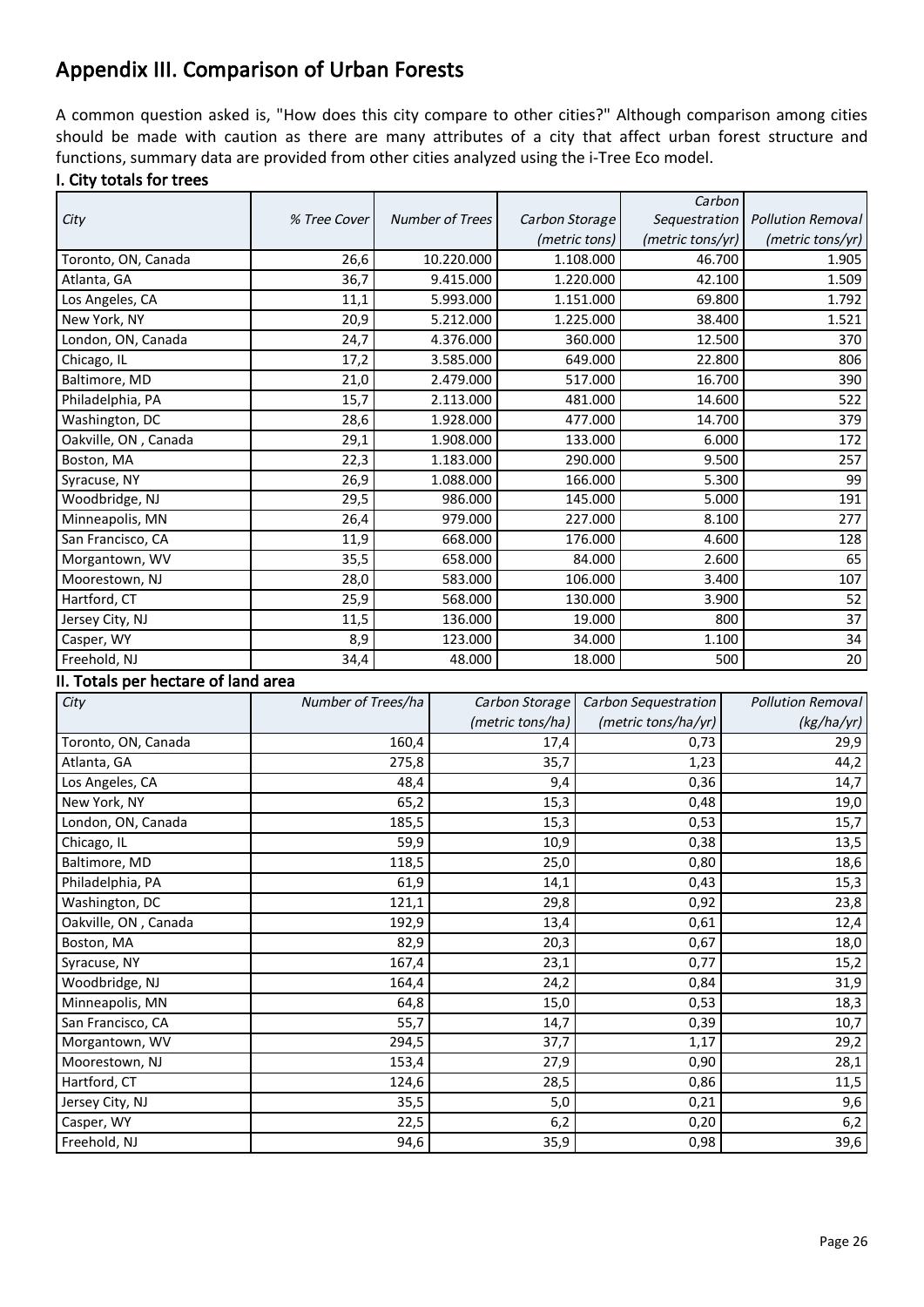## <span id="page-26-0"></span>**Appendix IV. General Recommendations for Air Quality Improvement**

Urban vegetation can directly and indirectly affect local and regional air quality by altering the urban atmosphere environment. Four main ways that urban trees affect air quality are (Nowak 1995):

- Temperature reduction and other microclimate effects
- Removal of air pollutants
- Emission of volatile organic compounds (VOC) and tree maintenance emissions
- Energy effects on buildings

The cumulative and interactive effects of trees on climate, pollution removal, and VOC and power plant emissions determine the impact of trees on air pollution. Cumulative studies involving urban tree impacts on ozone have revealed that increased urban canopy cover, particularly with low VOC emitting species, leads to reduced ozone concentrations in cities (Nowak 2000). Local urban management decisions also can help improve air quality.

Urban forest management strategies to help improve air quality include (Nowak 2000):

| Strategy                                           | Result                                       |
|----------------------------------------------------|----------------------------------------------|
| Increase the number of healthy trees               | Increase pollution removal                   |
| Sustain existing tree cover                        | Maintain pollution removal levels            |
| Maximize use of low VOC-emitting trees             | Reduces ozone and carbon monoxide formation  |
| Sustain large, healthy trees                       | Large trees have greatest per-tree effects   |
| Use long-lived trees                               | Reduce long-term pollutant emissions from    |
|                                                    | planting and removal                         |
| Use low maintenance trees                          | Reduce pollutants emissions from maintenance |
|                                                    | activities                                   |
| Reduce fossil fuel use in maintaining vegetation   | Reduce pollutant emissions                   |
| Plant trees in energy conserving locations         | Reduce pollutant emissions from power plants |
| Plant trees to shade parked cars                   | Reduce vehicular VOC emissions               |
| Supply ample water to vegetation                   | Enhance pollution removal and temperature    |
|                                                    | reduction                                    |
| Plant trees in polluted or heavily populated areas | Maximizes tree air quality benefits          |
| Avoid pollutant-sensitive species                  | Improve tree health                          |
| Utilize evergreen trees for particulate matter     | Year-round removal of particles              |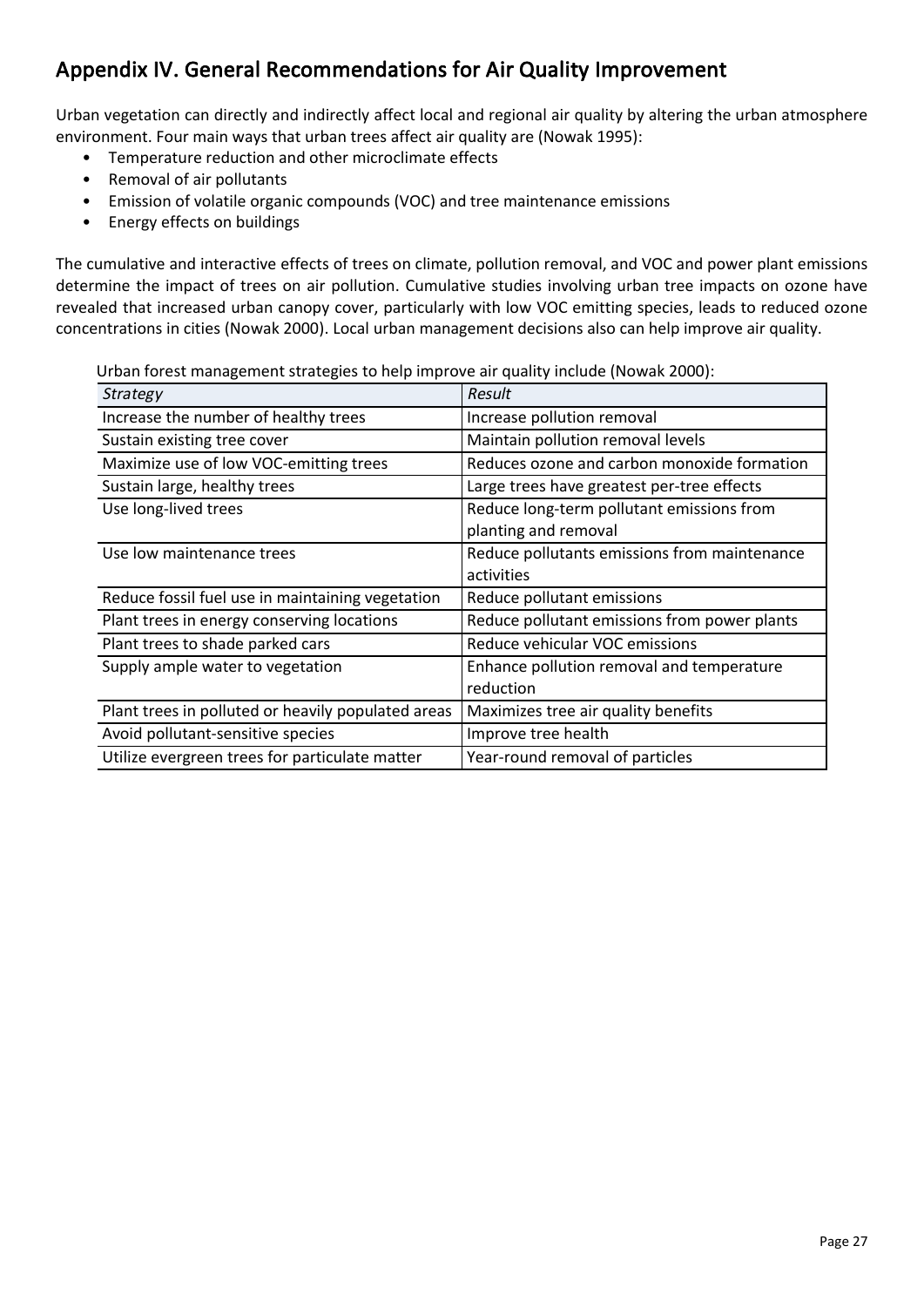## **Appendix V. Invasive Species of the Urban Forest**

Invasive species data is only available for the United States. This analysis cannot be completed for international studies because of a lack of necessary data.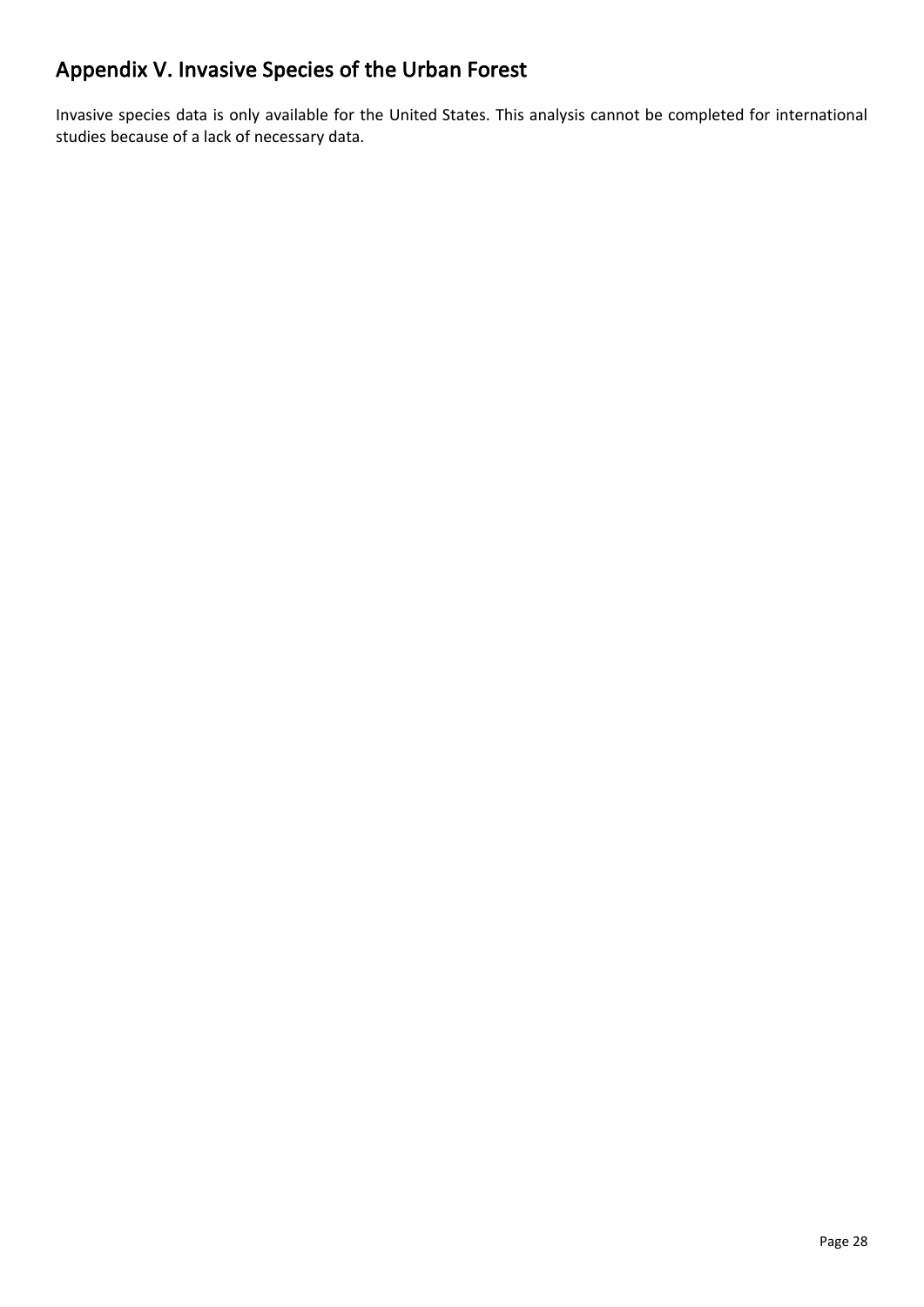## **Appendix VI. Potential Risk of Pests**

Pest range data is only available for the United States. This analysis cannot be completed for international studies because of a lack of necessary data.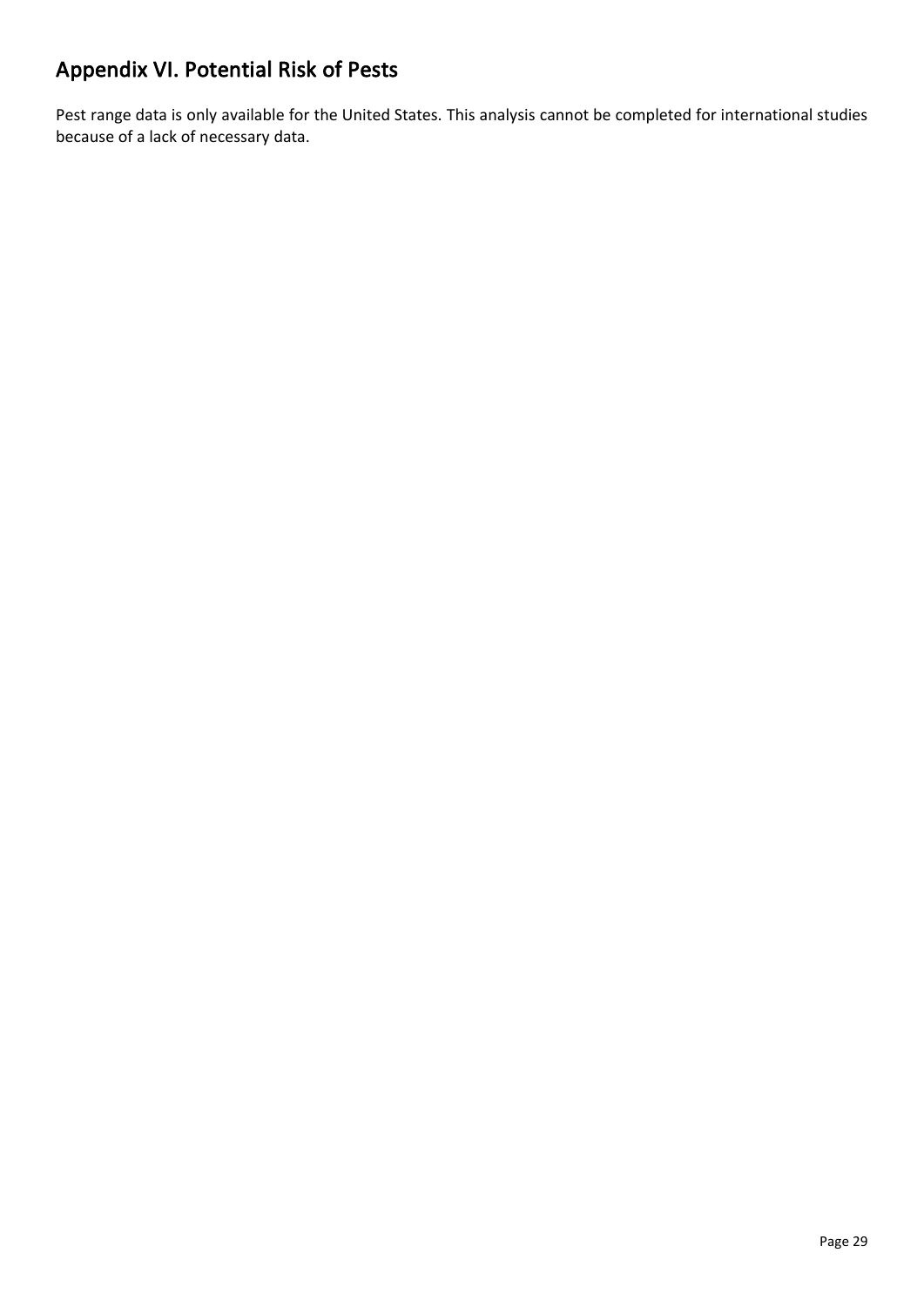### **References**

Abdollahi, K.K.; Ning, Z.H.; Appeaning, A., eds. 2000. Global climate change and the urban forest. Baton Rouge, LA: GCRCC and Franklin Press. 77 p.

Animal and Plant Health Inspection Service. 2010. Plant Health – Asian longhorned beetle. Washington, DC: U.S. Department of Agriculture, Animal and Plant Health Inspection Service.

Baldocchi, D. 1988. A multi-layer model for estimating sulfur dioxide deposition to a deciduous oak forest canopy. Atmospheric Environment. 22: 869-884.

Baldocchi, D.D.; Hicks, B.B.; Camara, P. 1987. A canopy stomatal resistance model for gaseous deposition to vegetated surfaces. Atmospheric Environment. 21: 91-101.

Bidwell, R.G.S.; Fraser, D.E. 1972. Carbon monoxide uptake and metabolism by leaves. Canadian Journal of Botany. 50: 1435-1439.

British Columbia Ministry of Water, Land, and Air Protection. 2005. Residential wood burning emissions in British Columbia. British Columbia.

Broecker, W.S. 1970. Man's oxygen reserve. Science 168(3939): 1537-1538.

Bureau of Transportation Statistics. 2010. Estimated National Average Vehicle Emissions Rates per Vehicle by Vehicle Type using Gasoline and Diesel. Washington, DC: Burea of Transportation Statistics, U.S. Department of Transportation. Table 4-43.

Burnside, R.E.; Holsten, E. H.; Fettig, C.J.; Kruse, J. J.; Schultz, M.E.; Hayes, C.J.; Graves, A.D.; Seybold, S.J. 2011. Northern Spruce Engraver. Forest Insect & Disease Leaflet 180. Washington, DC: U. S. Department of Agriculture, Forest Service. 12 p.

California Air Resources Board. 2013. Methods to Find the Cost-Effectiveness of Funding Air Quality Projects. Table 3 Average Auto Emission Factors. CA: California Environmental Protection Agency, Air Resources Board.

Carbon Dioxide Information Analysis Center. 2010. CO2 Emissions (metric tons per capita). Washington, DC: The World Bank.

Cardelino, C.A.; Chameides, W.L. 1990. Natural hydrocarbons, urbanization, and urban ozone. Journal of Geophysical Research. 95(D9): 13,971-13,979.

Childs, R. 2011. Winter Moth Identification and Management. Amherst, MA: University of Massachusetts Amherst, Landscape, Nursery & Urban Forestry Program.

Ciesla, W. M. 2001. Tomicus piniperda. North American Forest Commission. Exotic Forest Pest Information System for North America (EXFOR).

Ciesla, W. M.; Kruse, J. J. 2009. Large Aspen Tortrix. Forest Insect & Disease Leaflet 139. Washington, DC: U. S. Department of Agriculture, Forest Service. 8 p.

Clarke, S. R.; Nowak, J.T. 2009. Southern Pine Beetle. Forest Insect & Disease Leaflet 49. Washington, DC: U.S. Department of Agriculture, Forest Service. 8 p.

Cranshaw, W.; Tisserat, N. 2009. Walnut twig beetle and the thousand cankers disease of black walnut. Pest Alert.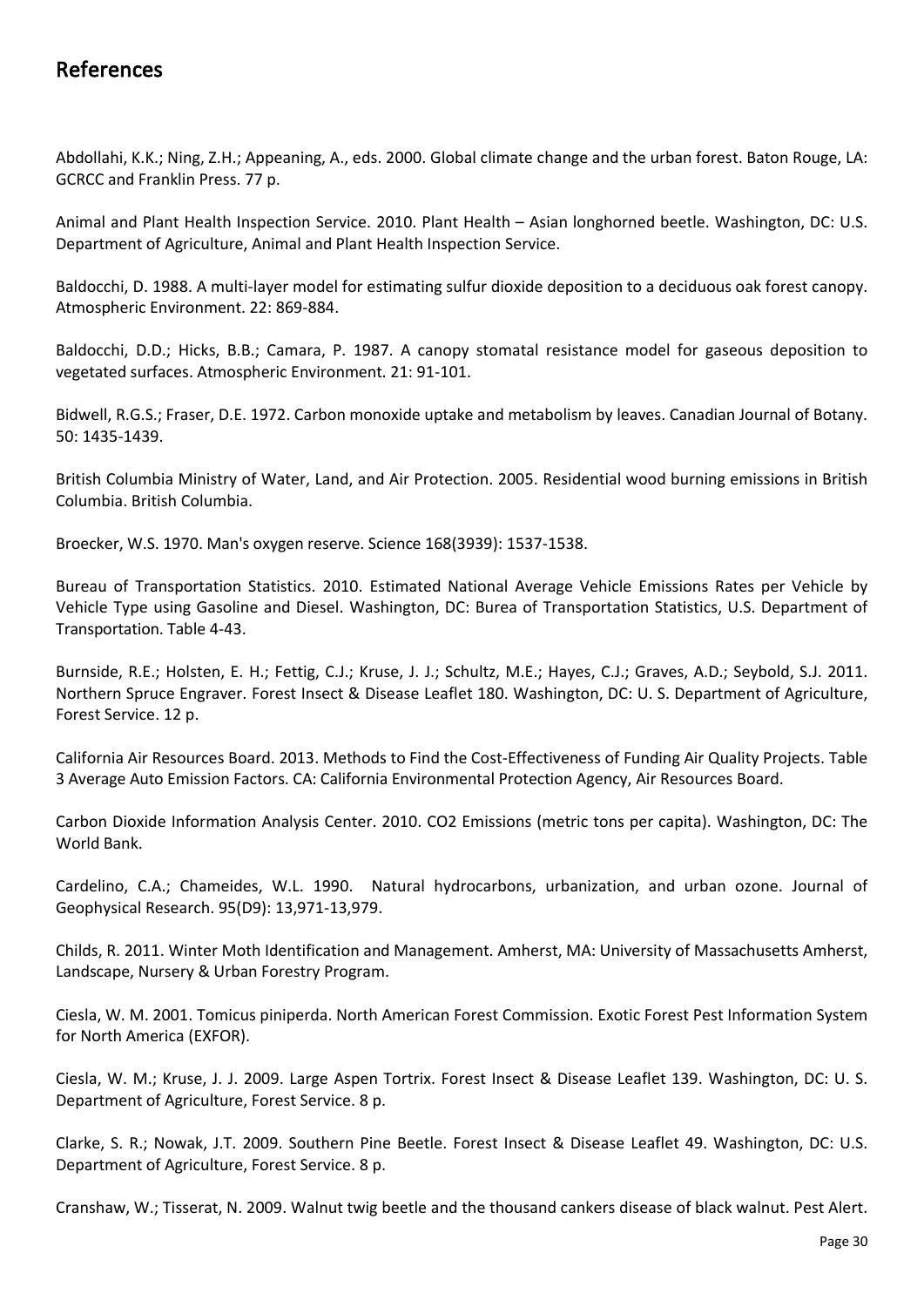Ft. Collins, CO: Colorado State University.

Seybold, S.; Haugen, D.; Graves, A. 2010. Thousand Cankers Disease. Pest Alert. NA-PR-02-10. Newtown Square, PA: U.S. Department of Agriculture, Forest Service, Northeastern Area State and Private Forestry.

DeMars, C. J., Jr.; Roettgering, B. H. 1982. Western Pine Beetle. Forest Insect & Disease Leaflet 1. Washington, DC: U.S. Department of Agriculture, Forest Service. 8 p.

Diller, J. D. 1965. Chestnut Blight. Forest Pest Leaflet 94. Washington, DC: U. S. Department of Agriculture, Forest Service. 7 p.

Eastern Forest Environmental Threat Assessment Center. Dutch Elm Disease. http:// threatsummary.forestthreats.org/threats/threatSummaryViewer.cfm?threatID=43

Energy Information Administration. 1994. Energy Use and Carbon Emissions: Non-OECD Countries. Washington, DC: Energy Information Administration, U.S. Department of Energy.

Energy Information Administration. 2013. CE2.1 Fuel consumption totals and averages, U.S. homes. Washington, DC: Energy Information Administration, U.S. Department of Energy.

Energy Information Administration. 2014. CE5.2 Household wood consumption. Washington, DC: Energy Information Administration, U.S. Department of Energy.

Federal Highway Administration. 2013. Highway Statistics 2011.Washington, DC: Federal Highway Administration, U.S. Department of Transportation. Table VM-1.

Fellin, D. G.; Dewey, J. E. 1986. Western Spruce Budworm. Forest Insect & Disease Leaflet 53. Washington, DC: U.S. Department of Agriculture, Forest Service. 10 p.

Ferrell, G. T. 1986. Fir Engraver. Forest Insect & Disease Leaflet 13. Washington, DC: U. S. Department of Agriculture, Forest Service. 8 p.

Georgia Forestry Commission. 2009. Biomass Energy Conversion for Electricity and Pellets Worksheet. Dry Branch, GA: Georgia Forestry Commission.

Gibson, K.; Kegley, S.; Bentz, B. 2009. Mountain Pine Beetle. Forest Insect & Disease Leaflet 2. Washington, DC: U. S. Department of Agriculture, Forest Service. 12 p.

Haugen, D. A.; Hoebeke, R. E. 2005. Sirex woodwasp - Sirex noctilio F. (Hymenoptera: Siricidae). Pest Alert. NA-PR-07-05. Newtown Square, PA: Department of Agriculture, Forest Service, Northern Area State and Private Forestry.

Heirigs, P.L.; Delaney, S.S.; Dulla, R.G. 2004. Evaluation of MOBILE Models: MOBILE6.1 (PM), MOBILE6.2 (Toxics), and MOBILE6/CNG. Sacramento, CA: National Cooperative Highway Research Program, Transportation Research Board.

Hessburg, P. F.; Goheen, D. J.; Bega, R.V. 1995. Black Stain Root Disease of Conifers. Forest Insect & Disease Leaflet 145. Washington, DC: U.S. Department of Agriculture, Forest Service.

Hessburg, P. F.; Goheen, D. J.; Bega, R.V. 1995. Black Stain Root Disease of Conifers. Forest Insect & Disease Leaflet 145. Washington, DC: U.S. Department of Agriculture, Forest Service.

Hirabayashi, S. 2011. Urban Forest Effects-Dry Deposition (UFORE-D) Model Enhancements, http:// www.itreetools.org/eco/resources/UFORE-D enhancements.pdf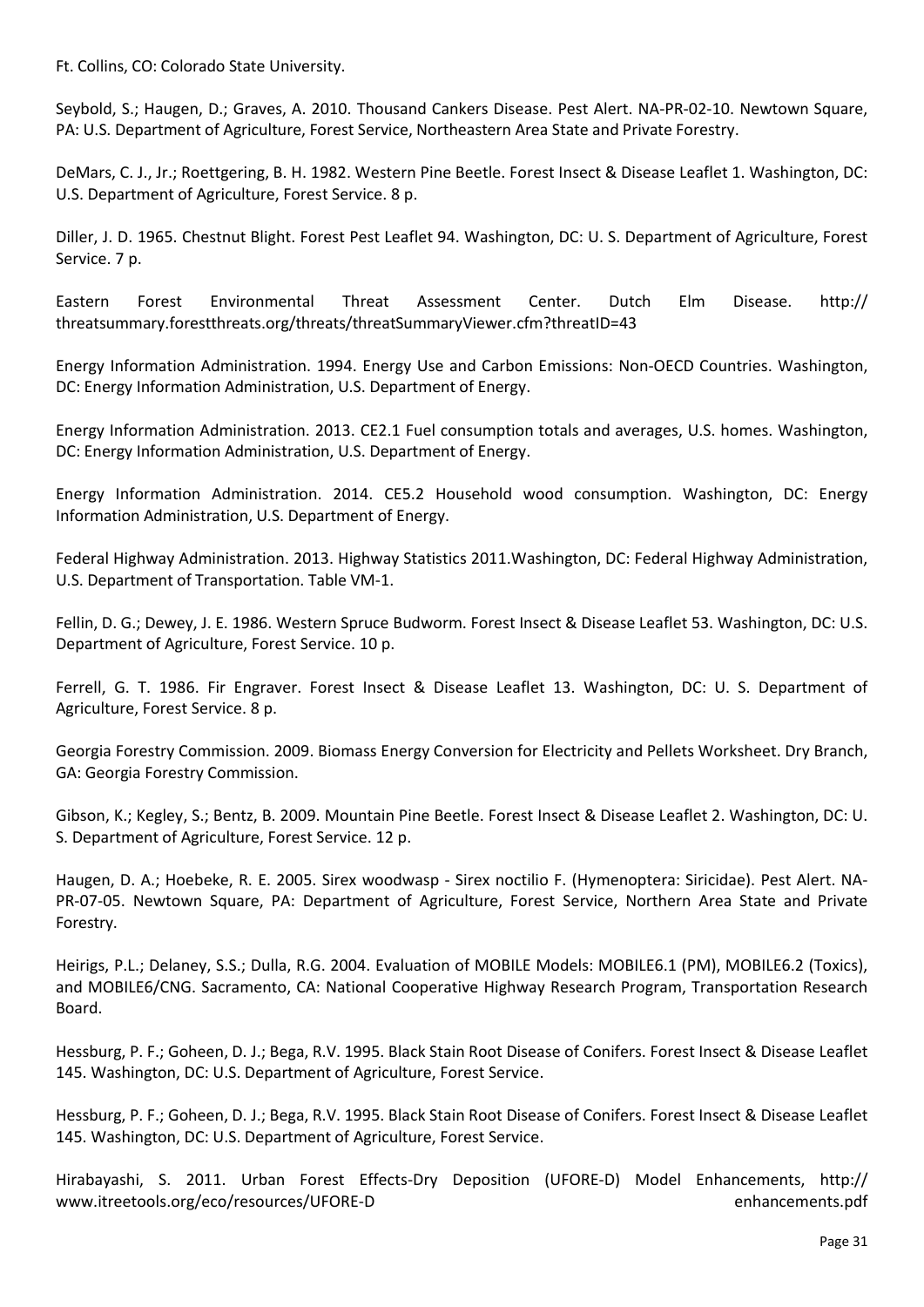Hirabayashi, S. 2012. i-Tree Eco Precipitation Interception Model Descriptions, http://www.itreetools.org/eco/ resources/iTree\_Eco\_Precipitation\_Interception\_Model\_Descriptions\_V1\_2.pdf

Hirabayashi, S.; Kroll, C.; Nowak, D. 2011. Component-based development and sensitivity analyses of an air pollutant dry deposition model. Environmental Modeling and Software. 26(6): 804-816.

Hirabayashi, S.; Kroll, C.; Nowak, D. 2012. i-Tree Eco Dry Deposition Model Descriptions V 1.0

Holsten, E.H.; Thier, R.W.; Munson, A.S.; Gibson, K.E. 1999. The Spruce Beetle. Forest Insect & Disease Leaflet 127. Washington, DC: U.S. Department of Agriculture, Forest Service. 12 p.

Houston, D. R.; O'Brien, J. T. 1983. Beech Bark Disease. Forest Insect & Disease Leaflet 75. Washington, DC: U. S. Department of Agriculture, Forest Service. 8 p.

Interagency Working Group on Social Cost of Carbon, United States Government. 2015. Technical Support Document: Technical Update of the Social Cost of Carbon for Regulatory Impact Analysis Under Executive Order 12866. http://www.whitehouse.gov/sites/default/files/omb/inforeg/scc-tsd-final-july-2015.pdf

Kliejunas, J. 2005. Phytophthora ramorum. North American Forest Commission. Exotic Forest Pest Information System for North America (EXFOR).

Kruse, J.; Ambourn, A.; Zogas, K. 2007. Aspen Leaf Miner. Forest Health Protection leaflet. R10-PR-14. Juneau, AK: U. S. Department of Agriculture, Forest Service, Alaska Region.

Kucera, D. R.; Orr, P. W. 1981. Spruce Budworm in the Eastern United States. Forest Pest Leaflet 160. Washington, DC: U.S. Department of Agriculture, Forest Service. 8 p.

Layton, M. 2004. 2005 Electricity Environmental Performance Report: Electricity Generation and Air Emissions. CA: California Energy Commission.

Leonardo Academy. 2011. Leonardo Academy's Guide to Calculating Emissions Including Emission Factors and Energy Prices. Madison, WI: Leonardo Academy Inc.

Liebhold, A. 2010 draft. Personal communication on the geographic distribution of forest pest species.

Lovett, G.M. 1994. Atmospheric deposition of nutrients and pollutants in North America: an ecological perspective. Ecological Applications. 4: 629-650.

McPherson, E.G.; Maco, S.E.; Simpson, J.R.; Peper, P.J.; Xiao, Q.; VanDerZanden, A.M.; Bell, N. 2002. Western Washington and Oregon Community Tree Guide: Benefits, Costs, and Strategic Planting. International Society of Arboriculture, Pacific Northwest, Silverton, OR.

McPherson, E.G.; Simpson, J.R. 1999. Carbon dioxide reduction through urban forestry: guidelines for professional and volunteer tree planters. Gen. Tech. Rep. PSW-171. Albany, CA: U.S. Department of Agriculture, Forest Service, Pacific Southwest Research Station. 237 p.

McPherson, E.G.; Simpson, J.R.; Peper, P.J.; Crowell, A.M.N.; Xiao, Q. 2010. Northern California coast community tree guide: benefits, costs, and strategic planting. PSW-GTR-228. Gen. Tech. Rep. PSW-GTR-228. U.S. Department of Agriculture, Forest Service, Pacific Southwest Research Station, Albany, CA.

McPherson, E.G.; Simpson, J.R.; Peper, P.J.; Gardner, S.L.; Vargas, K.E.; Maco, S.E.; Xiao, Q. 2006a. Coastal Plain Community Tree Guide: Benefits, Costs, and Strategic Planting PSW-GTR-201. USDA Forest Service, Pacific Southwest **Research** Research Station, Albany, CA.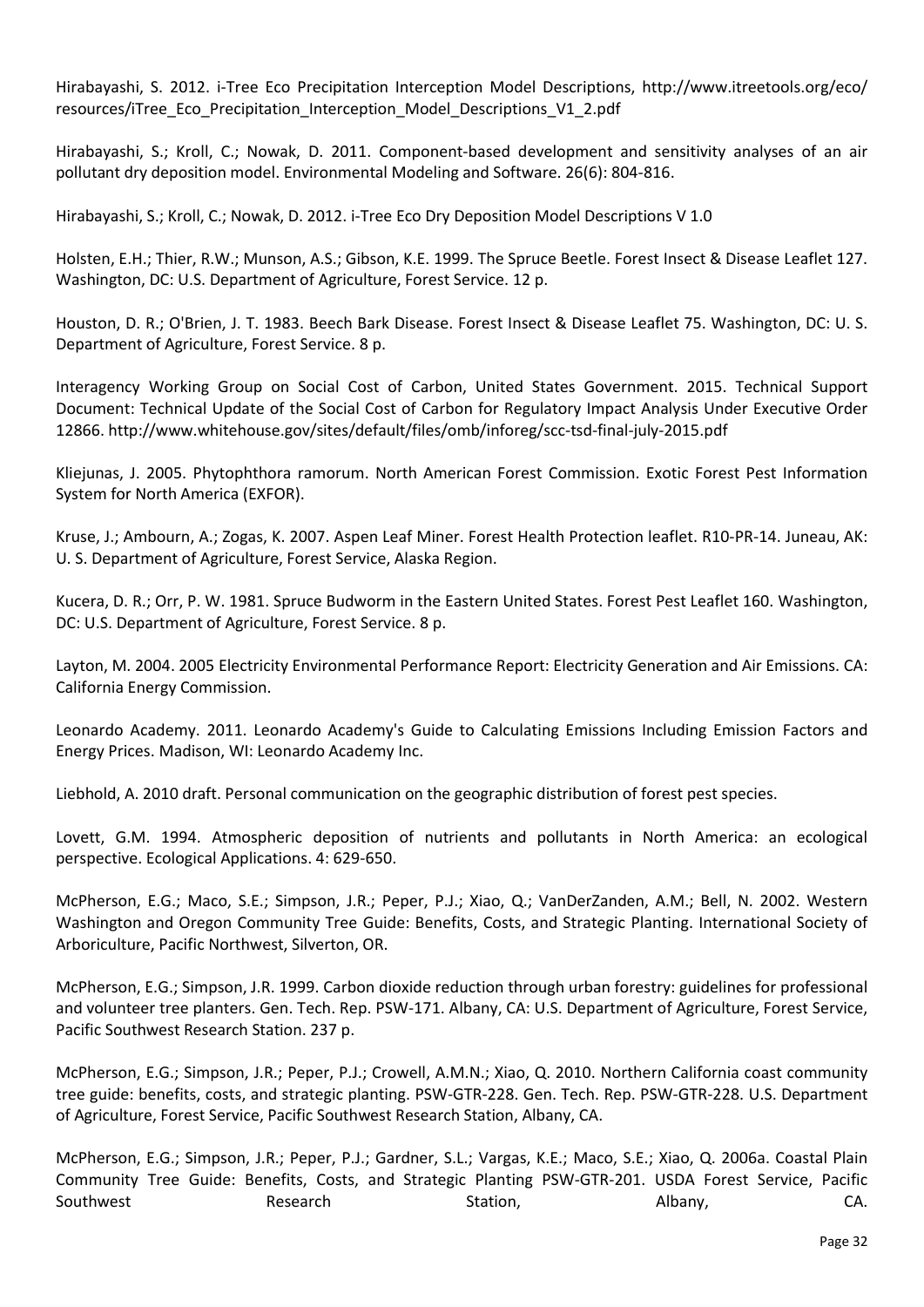McPherson, E.G.; Simpson, J.R.; Peper, P.J.; Gardner, S.L.; Vargas, K.E.; Xiao, Q. 2007. Northeast community tree guide: benefits, costs, and strategic planting.

McPherson, E.G.; Simpson, J.R.; Peper, P.J.; Maco, S.E.; Gardner, S.L.; Cozad, S.K.; Xiao, Q. 2006b. Midwest Community Tree Guide: Benefits, Costs and Strategic Planting PSW-GTR-199. U.S. Department of Agriculture, Forest Service, Pacific Southwest Research Station, Albany, CA.

McPherson, E.G.; Simpson, J.R.; Peper, P.J.; Maco, S.E.; Gardner, S.L.; Vargas, K.E.; Xiao, Q. 2006c. Piedmont Community Tree Guide: Benefits, Costs, and Strategic Planting PSW-GTR 200. U.S. Department of Agriculture, Forest Service, Pacific Southwest Research Station, Albany, CA.

McPherson, E.G.; Simpson, J.R.; Peper, P.J.; Maco, S.E.; Xiao Q.; Mulrean, E. 2004. Desert Southwest Community Tree Guide: Benefits, Costs and Strategic Planting. Phoenix, AZ: Arizona Community Tree Council, Inc. 81 :81.

McPherson, E.G.; Simpson, J.R.; Peper, P.J.; Scott, K.I.; Xiao, Q. 2000. Tree Guidelines for Coastal Southern California Communities. Local Government Commission, Sacramento, CA.

McPherson, E.G.; Simpson, J.R.; Peper, P.J.; Xiao, Q. 1999. Tree Guidelines for San Joaquin Valley Communities. Local Government Commission, Sacramento, CA.

McPherson, E.G.; Simpson, J.R.; Peper, P.J.; Xiao, Q.; Maco, S.E.; Hoefer, P.J. 2003. Northern Mountain and Prairie Community Tree Guide: Benefits, Costs and Strategic Planting. Center for Urban Forest Research, USDA Forest Service, Pacific Southwest Research Station, Albany, CA.

McPherson, E.G.; Simpson, J.R.; Peper, P.J.; Xiao, Q.; Pittenger, D.R.; Hodel, D.R. 2001. Tree Guidelines for Inland Empire Communities. Local Government Commission, Sacramento, CA.

Michigan State University. 2010. Emerald ash borer. East Lansing, MI: Michigan State University [and others].

Mielke, M. E.; Daughtrey, M. L. How to Identify and Control Dogwood Anthracnose. NA-GR-18. Broomall, PA: U. S. Department of Agriculture, Forest Service, Northeastern Area and Private Forestry.

Murray, F.J.; Marsh L.; Bradford, P.A. 1994. New York State Energy Plan, vol. II: issue reports. Albany, NY: New York State Energy Office.

Nicholls, T. H.; Anderson, R. L. 1977. How to Identify White Pine Blister Rust and Remove Cankers. St. Paul, MN: U.S. Department of Agriculture, Forest Service, Northeastern Area State and Private Forestry

Northeastern Area State and Private Forestry. 1998. How to identify and manage Dutch Elm Disease. NA-PR-07-98. Newtown Square, PA: U.S. Department of Agriculture, Forest Service, Northeastern Area State and Private Forestry.

Northeastern Area State and Private Forestry. 2005. Gypsy moth digest. Newtown Square, PA: U.S. Department of Agriculture, Forest Service, Northeastern Area State and Private Forestry.

Nowak, D.J. 1994. Atmospheric carbon dioxide reduction by Chicago's urban forest. In: McPherson, E.G.; Nowak, D.J.; Rowntree, R.A., eds. Chicago's urban forest ecosystem: results of the Chicago Urban Forest Climate Project. Gen. Tech. Rep. NE-186. Radnor, PA: U.S. Department of Agriculture, Forest Service, Northeastern Forest Experiment Station: 83-94.

Nowak, D.J. 1995. Trees pollute? A "TREE" explains it all. In: Proceedings of the 7th National Urban Forestry Conference. Washington, DC: American Forests: 28-30.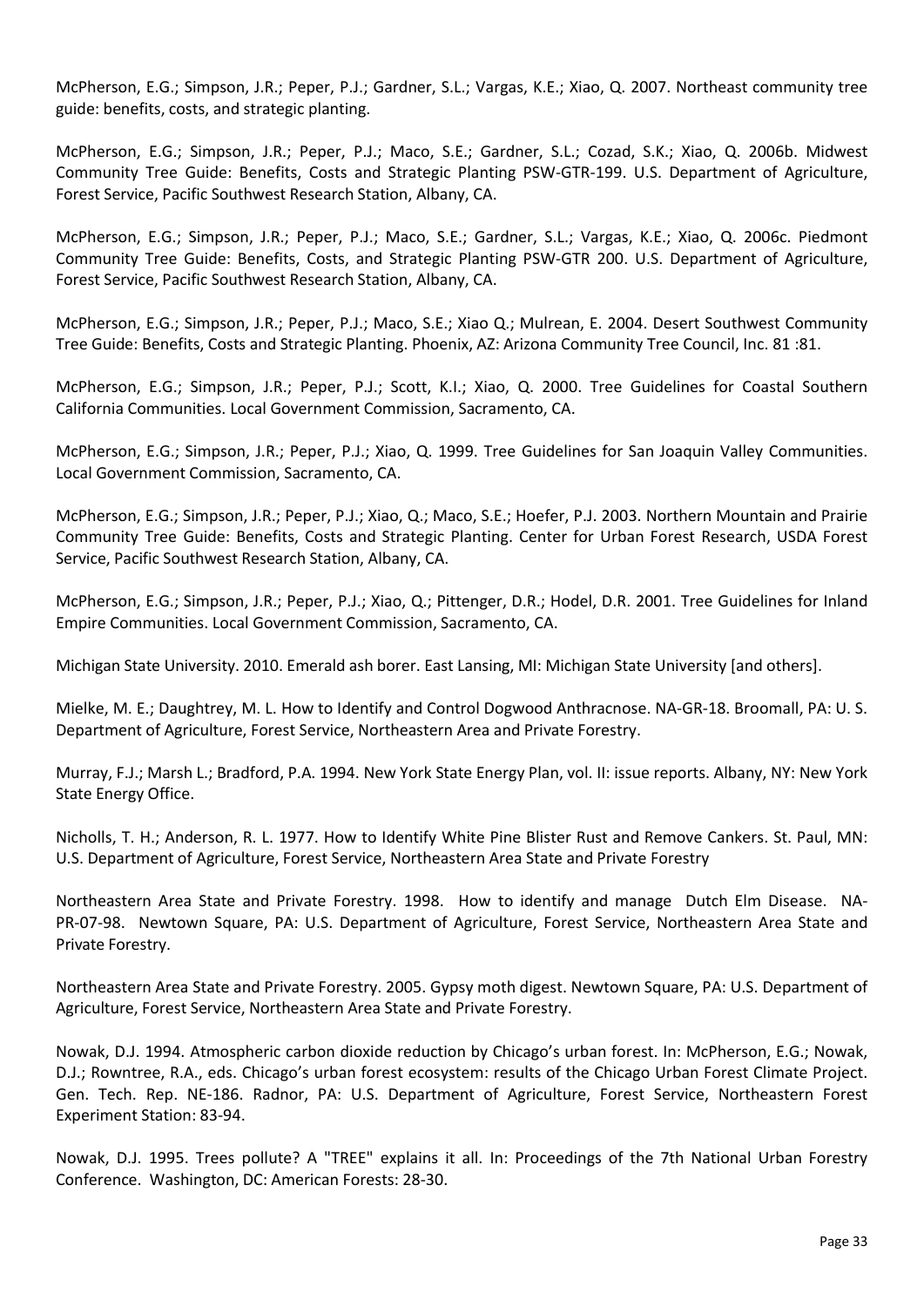Nowak, D.J. 2000. The interactions between urban forests and global climate change. In: Abdollahi, K.K.; Ning, Z.H.; Appeaning, A., eds. Global Climate Change and the Urban Forest. Baton Rouge, LA: GCRCC and Franklin Press: 31-44.

Nowak, D.J., Hirabayashi, S., Bodine, A., Greenfield, E. 2014. Tree and forest effects on air quality and human health in the United States. Environmental Pollution. 193:119-129.

Nowak, D.J., Hirabayashi, S., Bodine, A., Hoehn, R. 2013. Modeled PM2.5 removal by trees in ten U.S. cities and associated health effects. Environmental Pollution. 178: 395-402.

Nowak, D.J.; Civerolo, K.L.; Rao, S.T.; Sistla, S.; Luley, C.J.; Crane, D.E. 2000. A modeling study of the impact of urban trees on ozone. Atmospheric Environment. 34: 1601-1613.

Nowak, D.J.; Crane, D.E. 2000. The Urban Forest Effects (UFORE) Model: quantifying urban forest structure and functions. In: Hansen, M.; Burk, T., eds. Integrated tools for natural resources inventories in the 21st century. Proceedings of IUFRO conference. Gen. Tech. Rep. NC-212. St. Paul, MN: U.S. Department of Agriculture, Forest Service, North Central Research Station: 714-720.

Nowak, D.J.; Crane, D.E.; Dwyer, J.F. 2002a. Compensatory value of urban trees in the United States. Journal of Arboriculture. 28(4): 194 - 199.

Nowak, D.J.; Crane, D.E.; Stevens, J.C.; Hoehn, R.E. 2005. The urban forest effects (UFORE) model: field data collection manual. V1b. Newtown Square, PA: U.S. Department of Agriculture, Forest Service, Northeastern Research Station, 34 p. http://www.fs.fed.us/ne/syracuse/Tools/downloads/UFORE\_Manual.pdf

Nowak, D.J.; Crane, D.E.; Stevens, J.C.; Ibarra, M. 2002b. Brooklyn's urban forest. Gen. Tech. Rep. NE-290. Newtown Square, PA: U.S. Department of Agriculture, Forest Service, Northeastern Research Station. 107 p.

Nowak, D.J.; Dwyer, J.F. 2000. Understanding the benefits and costs of urban forest ecosystems. In: Kuser, John, ed. Handbook of urban and community forestry in the northeast. New York, NY: Kluwer Academics/Plenum: 11-22.

Nowak, D.J.; Hoehn, R.; Crane, D. 2007. Oxygen production by urban trees in the United States. Arboriculture & Urban Forestry. 33(3):220-226.

Nowak, D.J.; Hoehn, R.E.; Crane, D.E.; Stevens, J.C.; Walton, J.T; Bond, J. 2008. A ground-based method of assessing urban forest structure and ecosystem services. Arboriculture and Urban Forestry. 34(6): 347-358.

Nowak, D.J.; Stevens, J.C.; Sisinni, S.M.; Luley, C.J. 2002c. Effects of urban tree management and species selection on atmospheric carbon dioxide. Journal of Arboriculture. 28(3): 113-122.

Ostry, M.E.; Mielke, M.E.; Anderson, R.L. 1996. How to Identify Butternut Canker and Manage Butternut Trees. U. S. Department of Agriculture, Forest Service, North Central Forest Experiment Station.

Peper, P.J.; McPherson, E.G.; Simpson, J.R.; Albers, S.N.; Xiao, Q. 2010. Central Florida community tree guide: benefits, costs, and strategic planting. Gen. Tech. Rep. PSW-GTR-230. U.S. Department of Agriculture, Forest Service, Pacific Southwest Research Station, Albany, CA.

Peper, P.J.; McPherson, E.G.; Simpson, J.R.; Vargas, K.E.; Xiao Q. 2009. Lower Midwest community tree guide: benefits, costs, and strategic planting. PSW-GTR-219. Gen. Tech. Rep. PSW-GTR-219. U.S. Department of Agriculture, Forest Service, Pacific Southwest Research Station, Albany, CA.

Phelps, W.R.; Czabator, F.L. 1978. Fusiform Rust of Southern Pines. Forest Insect & Disease Leaflet 26. Washington, DC: U. S. Department of Agriculture, Forest Service. 7 p.